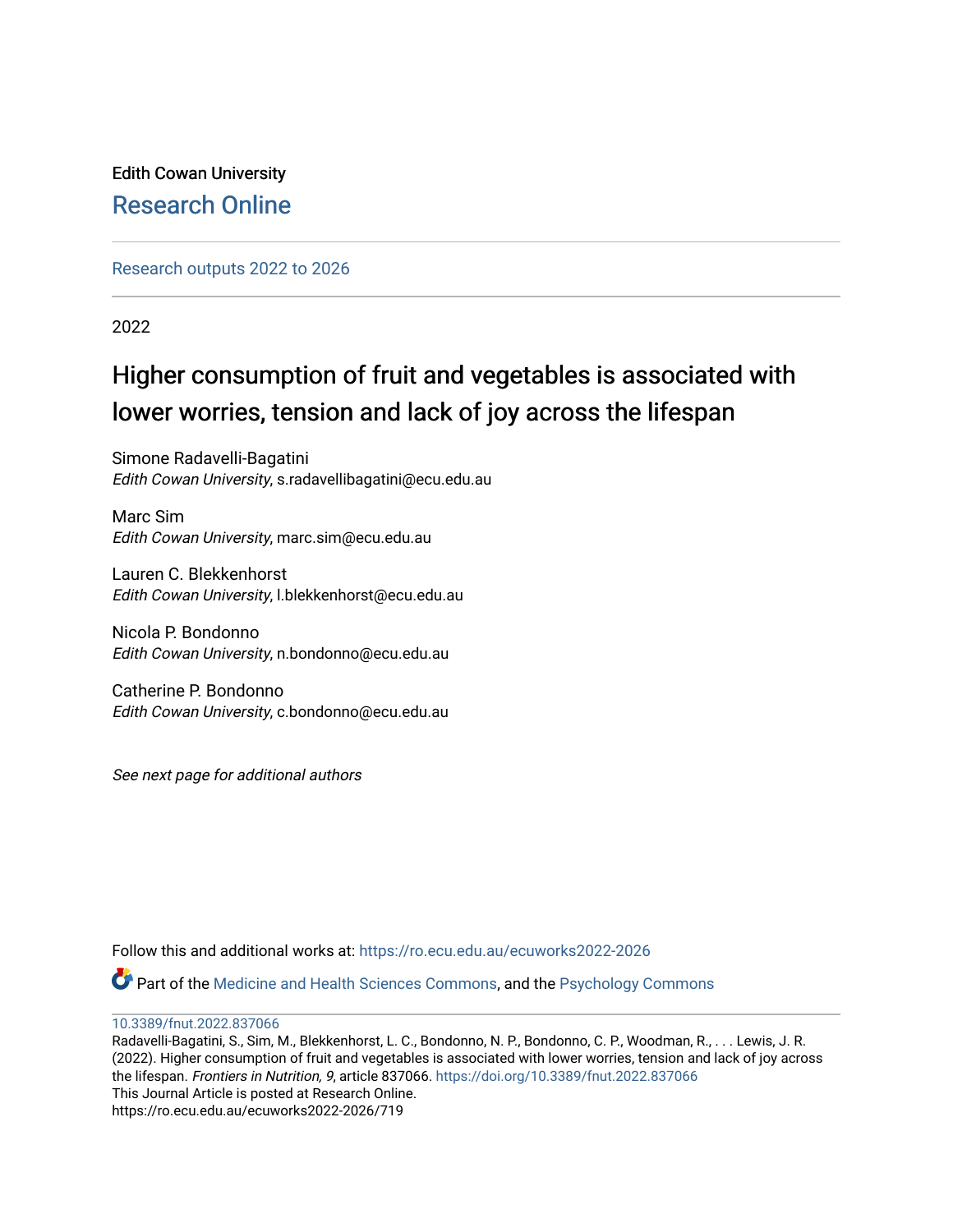### Authors

Simone Radavelli-Bagatini, Marc Sim, Lauren C. Blekkenhorst, Nicola P. Bondonno, Catherine P. Bondonno, Richard Woodman, Joanne M. Dickson, Craig Harms, Dianna J. Magliano, Jonathan E. Shaw, Robin M. Daly, Jonathan M. Hodgson, and Joshua Lewis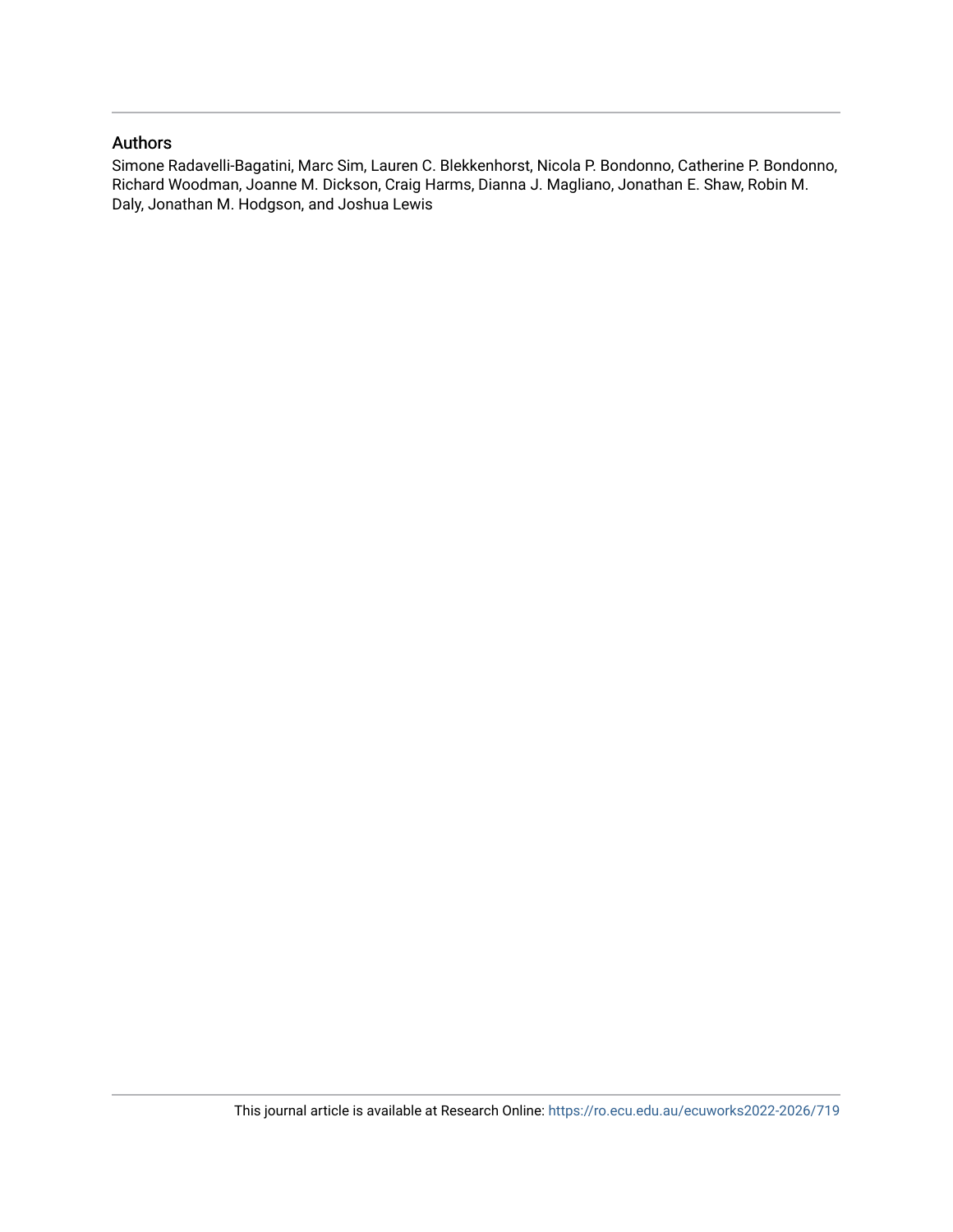

# Higher Consumption of Fruit and [Vegetables Is Associated With Lower](https://www.frontiersin.org/articles/10.3389/fnut.2022.837066/full) Worries, Tension and Lack of Joy Across the Lifespan

Simone Radavelli-Bagatini<sup>1\*</sup>, Marc Sim<sup>1,2</sup>, Lauren C. Blekkenhorst<sup>1,2</sup>, Nicola P. Bondonno  $1,3$ , Catherine P. Bondonno  $1,2$ , Richard Woodman  $4$ , Joanne M. Dickson 1,5, Craig Harms  $^6$ , Dianna J. Magliano <sup>7,8</sup>, Jonathan E. Shaw <sup>7,9</sup>, Robin M. Daly <sup>10</sup>, Jonathan M. Hodgson<sup>1,2</sup> and Joshua R. Lewis<sup>1,2,11</sup>

#### **OPEN ACCESS**

#### Edited by:

*Andrew Scholey, Swinburne University of Technology, Australia*

#### Reviewed by:

*Katie Barfoot, University of Reading, United Kingdom Lauren M. Young, Deakin University, Australia Chong Chen, Yamaguchi University Graduate School of Medicine, Japan*

#### \*Correspondence:

*Simone Radavelli-Bagatini [s.radavellibagatini@ecu.edu.au](mailto:s.radavellibagatini@ecu.edu.au)*

#### Specialty section:

*This article was submitted to Nutrition, Psychology and Brain Health, a section of the journal Frontiers in Nutrition*

Received: *16 December 2021* Accepted: *11 April 2022* Published: *02 May 2022*

#### Citation:

*Radavelli-Bagatini S, Sim M, Blekkenhorst LC, Bondonno NP, Bondonno CP, Woodman R, Dickson JM, Harms C, Magliano DJ, Shaw JE, Daly RM, Hodgson JM and Lewis JR (2022) Higher Consumption of Fruit and Vegetables Is Associated With Lower Worries, Tension and Lack of Joy Across the Lifespan. Front. Nutr. 9:837066. doi: [10.3389/fnut.2022.837066](https://doi.org/10.3389/fnut.2022.837066)*

*<sup>1</sup> Nutrition & Health Innovation Research Institute, School of Medical and Health Sciences, Edith Cowan University, Perth, WA, Australia, <sup>2</sup> Medical School, The University of Western Australia, Perth, WA, Australia, <sup>3</sup> Danish Cancer Society Research Centre (DCRC), Copenhagen, Denmark, <sup>4</sup> Flinders Centre for Epidemiology and Biostatistics, Flinders University, Adelaide, SA, Australia, <sup>5</sup> School of Arts and Humanities (Psychology), Edith Cowan University, Perth, WA, Australia, <sup>6</sup> School of Arts and Humanities, Psychology and Criminology, Edith Cowan University, Perth, WA, Australia, <sup>7</sup> Diabetes and Population Health, Baker Heart and Diabetes Institute, Melbourne, VIC, Australia, <sup>8</sup> Clinical Diabetes and Epidemiology, Baker Heart and Diabetes Institute, Melbourne, VIC, Australia, <sup>9</sup> School of Public Health and Preventive Medicine, Monash University, Melbourne, VIC, Australia, <sup>10</sup> School of Exercise and Nutrition Science, Institute for Physical Activity and Nutrition, Deakin University, Geelong, VIC, Australia, <sup>11</sup> Centre for Kidney Research, School of Public Health, Sydney Medical School, Children's Hospital at Westmead, The University of Sydney, Sydney, NSW, Australia*

**Background and Aims:** Higher total fruit and vegetable (FV) intakes have been associated with lower perceived stress. However, the relationship of FV intake with domains of perceived stress is unclear. The aim of this cross-sectional study was to explore the relationship between consumption of FV and four perceived stress domains (worries, tension, lack of joy and demands) in a population-based cohort of Australian adults.

**Methods:** Participants ( $n = 8,640$ ) were men and women aged >25 years from the Australian Diabetes, Obesity and Lifestyle (AusDiab) Study. Dietary intake was assessed using a 74-item validated Food Frequency Questionnaire. Perceived stress domains were determined using a validated 20-item version of the Perceived Stress Questionnaire, with higher scores representing higher perceived stress. Cut-offs for high perceived stress domains were obtained from the highest quartiles of each domain for each sex. Multivariable-adjusted logistic regression was performed to investigate cross-sectional associations.

Results: The mean age of participants (50.1% females) was 47.8 (SD 15) years. Those with higher intakes of FV, combined and separately, had a significantly lower odds (16–36%) for higher worries, tension and lack of joy, independent of other lifestyle factors.

**Conclusion:** In Australian adults, higher consumption of FV was associated with lower odds of worries, tension and lack of joy. Following the dietary guidelines for the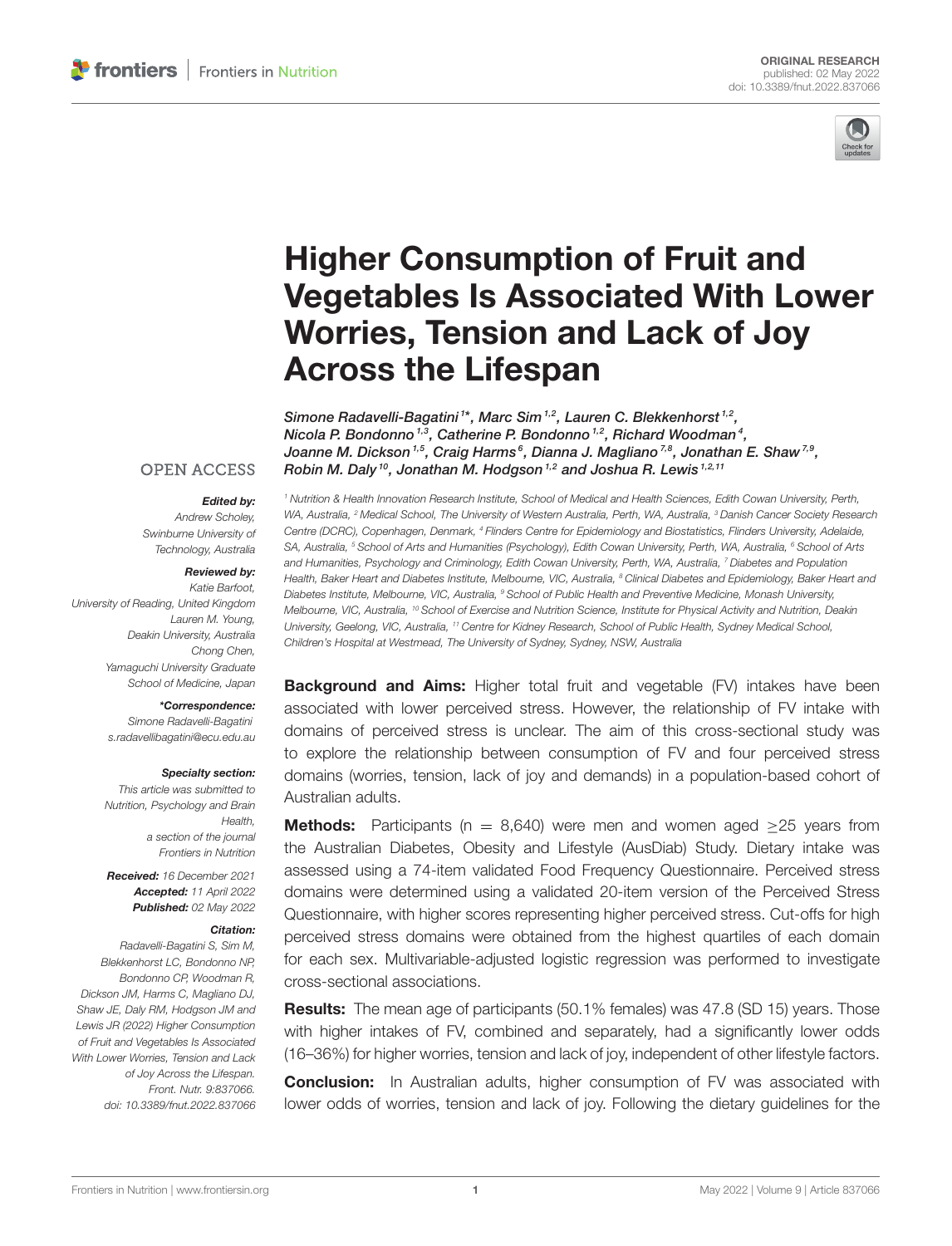recommended intake of FV may help improve feelings of worries, tension and lack of joy, which are linked to mental health problems.

Keywords: AusDiab, fruit and vegetable consumption, worries, tension, joy, stress

## INTRODUCTION

Prolonged exposure to stress can be a risk factor for chronic illnesses [\(1\)](#page-11-0), having been linked to mental health issues such as anxiety and depression [\(2,](#page-11-1) [3\)](#page-11-2), as well as physical health issues [\(4\)](#page-11-3), including cardiovascular disease (CVD) [\(5,](#page-11-4) [6\)](#page-11-5). The number of people affected by stress as well as mental health issues continue to grow globally, with depression reported to affect more than 300 million people worldwide [\(7\)](#page-11-6).

Increasing evidence shows that fruit and vegetable-rich diets may have a protective role on stress, with consumption of whole fruit and vegetables [\(8\)](#page-11-7), as well as some specific types (such as citrus fruits and leafy green vegetables) being linked with less stress [\(9\)](#page-11-8). Moreover, healthy lifestyle factors, such as being active and adhering to a healthy diet [\(10,](#page-11-9) [11\)](#page-11-10), particularly a fruit and vegetable-rich diet, can help alleviate mental health issues [\(10,](#page-11-9) [12](#page-11-11)[–14\)](#page-11-12) and improve mental well-being [\(15\)](#page-11-13). Therefore, greater intakes of FV could help reduce the estimated 7.8 million premature deaths worldwide, which have been associated with low intakes of fruit and vegetables [\(16\)](#page-11-14), and consequently decrease the additional burden of chronic diseases and deaths caused by mental health worldwide [\(7\)](#page-11-6).

It is noteworthy that this relationship is likely to be bidirectional, as stress can also lead to overeating [\(17,](#page-11-15) [18\)](#page-11-16) and poor dietary choices, such as increased intake of sugar and fatrich foods [\(19,](#page-11-17) [20\)](#page-11-18). Growing evidence suggests that adherence to a healthy diet (e.g., rich in FV and low in sugar and fat) may improve well-being [\(21\)](#page-11-19). Bioactive compounds found in FV, such as vitamins (e.g., B and C vitamins), minerals (e.g., zinc, magnesium) and fiber seem to modulate neurochemicals (e.g., endorphin, dopamine, serotonin, and norepinephrine) in the brain that promote feelings of happiness [\(22\)](#page-11-20). Similarly, polyphenols and carotenoids found in FV can reduce oxidative stress [\(23\)](#page-11-21) and inflammation [\(24\)](#page-11-22) that have also been linked with improved well-being. Thus, studies investigating the relationship between diet and stress may contribute to a healthier lifestyle and help reduce stress-related conditions. Exploring the association of FV intake with specific stress domains [\(25\)](#page-11-23), such as "worries," "tension," "joy," and "demands" (stressor) [\(25\)](#page-11-23) will allow for more precise understanding of this relationship. By definition, "worry" is "a feeling of being unhappy and frightened about something" [\(26\)](#page-11-24), it is the repetitive feeling of potential future harmful life events [\(27\)](#page-11-25). This domain covers "worries, anxious concern for the future, and feelings of desperation and frustration" [\(25\)](#page-11-23). "Tension" is "a feeling of nervousness before an important or difficult event" [\(26\)](#page-11-24). This domain explores "tense disquietude, exhaustion and the lack of relaxation" [\(25\)](#page-11-23). "Joy" is defined as a "feeling of great pleasure and happiness" [\(26\)](#page-11-24). This domain includes "positive feelings of challenges, joy, energy, and security" [\(25\)](#page-11-23). "Demands" is defined as "the difficult things that you have to do" [\(26\)](#page-11-24). This domain covers "perceived environmental demands, such as lack of time, pressure, and overload," and it is considered an environmental stressor, rather than a stress reaction [\(25\)](#page-11-23).

Therefore, the aim of this study was to examine the relationship between consumption of FV and four perceived stress domains (worries, tension, joy, and demands) in a population-based cohort of Australian adults.

## MATERIALS AND METHODS

### Study Population

This study includes participants from the Australian Diabetes, Obesity, and Lifestyle (AusDiab) study, a large prospective study which aimed to determine the prevalence of diabetes, and other cardiovascular risk factors, including obesity, hypertension, and dyslipidaemia in a cohort representative of the general Australian population. The AusDiab study collected data from 42 randomly selected census collector districts across Australia in 1999–2000, as previously reported [\(28\)](#page-11-26). A stratified cluster sampling method was used to recruit Australian men and women from six states and the Northern Territory [\(29\)](#page-11-27). A total of 11,247 participants aged ≥25 years attended a clinical examination (5,049 men; 6,198 women) and were enrolled in the study [\(28\)](#page-11-26). More details have been previously reported [\(30\)](#page-11-28).

A flow diagram for participants included in this study is shown in **[Supplementary Figure 1](#page-11-29)**. We excluded participants with missing data for perceived stress ( $n = 1,697$ ) and dietary intake ( $n = 148$ ), as well as those missing data for confounding factors ( $n = 436$ ). We also excluded participants with extremely low or high energy intake  $\left( < 3,300 \right)$  or  $> 17,500 \right)$  kJ in men and  $\langle 2,500 \text{ kJ} \text{ or } >14,500 \text{ kJ} \text{ in women } (n = 275) (31)$  $\langle 2,500 \text{ kJ} \text{ or } >14,500 \text{ kJ} \text{ in women } (n = 275) (31)$ , and pregnant women ( $n = 51$ ), as per previous studies [\(8,](#page-11-7) [14\)](#page-11-12). After exclusions  $(n = 2,607)$ , 8,640 were deemed eligible for the study.

## Assessment of Perceived Stress Domains

Perceived stress was assessed over the previous 12 months using the original perceived stress questionnaire (PSQ) developed by Levenstein et al. [\(32\)](#page-11-31). Different stress domains were calculated using the perceived stress domains 20-item reduced PSQ, validated by Fliege and colleagues [\(25\)](#page-11-23), in which the authors selected the statements that showed the highest item-scalecorrelation. This resulted in four stress domains ("worries," "tension," "joy" [the answers were reversed, therefore referred to as "lack of joy"], and "demands"), each one containing five items [\(25\)](#page-11-23). "Worries" comprise feelings of anxiety in relation to the future, desperation, and frustration. "Tension" includes tense agitation, exhaustion, and the lack of relaxation. "Joy" relates to positive feelings of challenge, energy, and security. Finally, "demands" covers perceived environmental demands, such as lack of time, pressure, and overload [\(25\)](#page-11-23). All items were scored on a four-point scale ranging from one ("almost never") to four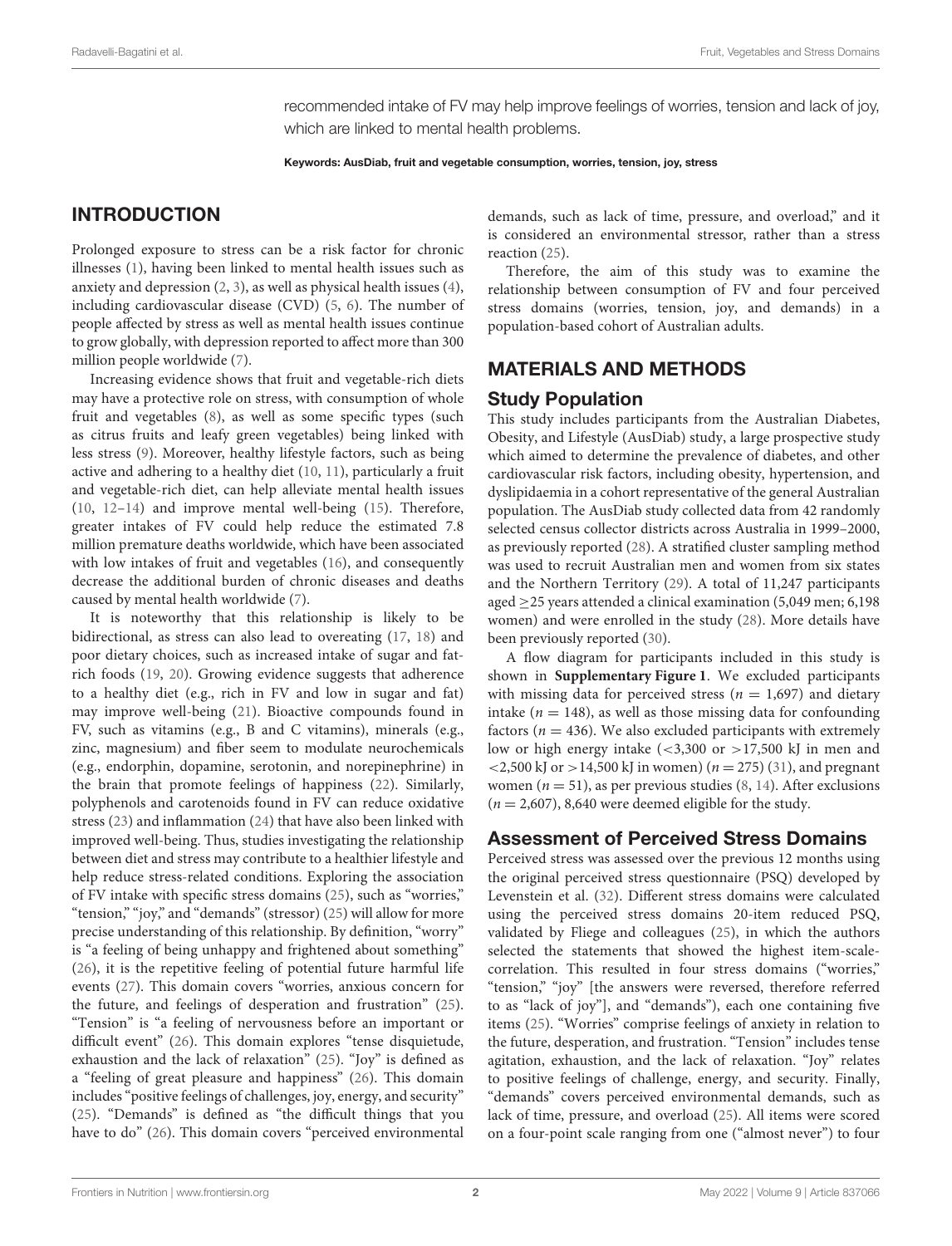("usually"), with positive questions (Questions 1, 7, 10, 13, 17, 21, 25, 29), being reverse scored (four ["almost never"] to one ["usually"]). The scores for each domain were derived from five specific questions [\(25\)](#page-11-23), as shown in **[Supplementary Table 1](#page-11-29)**. A total score was calculated for each domain, ranging from a minimum of 5 to a maximum of 20 [\(25\)](#page-11-23), with higher scores indicating higher perceived stress levels [\(33\)](#page-11-32). This questionnaire showed high internal consistency (Cronbach's  $\alpha = 0.85$ ) [\(25\)](#page-11-23). Specific cut-points for each domain were calculated based on the highest quartile of raw scores for men and women separately (**[Supplementary Table 2](#page-11-29)**), since perceived stress is usually higher in women compared to men [\(34,](#page-11-33) [35\)](#page-11-34). As there are no pre-defined cut-offs for the perceived stress domains, we assume the 25% in the highest quartiles presented higher perceived stress. These specific cut-point for worries, tension, lack of joy, and demands were equal to or higher than 9, 11, 11, 12 for men; and equal to or higher than 10, 12, 12, 13 for women, respectively.

## Dietary Intake

A validated food frequency questionnaire (FFQ) from the Cancer Council of Victoria [\(36\)](#page-11-35) was used to assess dietary intake at baseline (1999–2000). This questionnaire comprises 74 food items and recalls usual food intake in the previous 12 months. Total food consumption was computed based on intakes of each food (i.e., bread, milk, FV) in grams per day, calculated according to season, to estimate total energy intake (Kj/d) [\(36\)](#page-11-35). Nutrient intakes were assessed by using the NUTTAB95 food composition database. Alcohol intake was assessed based on alcoholic beverages frequency of consumption (varying from "never" to "every day") [\(36\)](#page-11-35).

## Intake of Fruit and Vegetables

Intake of fruit and vegetables were assessed using the FFQ and estimated based on the frequency of consumption in the previous 12 months, as previously reported [\(8\)](#page-11-7). Total fruit included 11 different types **[\(Supplementary Table 3\)](#page-11-29)**, excluding fruit juice and tinned fruits, due to their high sugar content. The recommendations of the Australian Dietary Guidelines is to consume fresh fruit, with consumption of fruit juice, tinned and dried fruits being recommended as substitutes for fresh fruit only occasionally [\(37\)](#page-12-0). Total vegetable intake included 24 types (**[Supplementary Table 3](#page-11-29)**), excluding potatoes roasted and fried—including hot chips, as these are not recommended as part of a healthy diet [\(37\)](#page-12-0). The daily intake was estimated in grams per day (g/d). Serves of fruit and vegetables were calculated by dividing the total intake in grams by the recommended serving size [\(37\)](#page-12-0): for fruit, one serve equals 150 g/day; and for vegetables one serve equals 75 g/day [\(37\)](#page-12-0).

## Demographic and Clinical Assessment

The following demographic variables were collected during household interviews: date of birth, sex (male/female), relationship status (married, single, de facto, separated, divorced, widowed), and education status (never to some high school, completed University or equivalent). Relationship status [\(38\)](#page-12-1) and level of education [\(39\)](#page-12-2) have been added as potential confounding factors in our study as they can affect stress and mental health. Furthermore, higher educational level [\(40\)](#page-12-3) and being married [\(41\)](#page-12-4) have also been associated with greater FV intakes. The socio-economic index for areas (SEIFA), which assesses the socio-economic status per geographic area according to the 5-yearly census [\(42\)](#page-12-5) was used to estimate socio-economic status. SEIFA is an Index of Relative Socio-economic Disadvantage (IRSD) [\(43\)](#page-12-6). Anthropometric measurements were performed at the clinic visits [\(28,](#page-11-26) [44\)](#page-12-7) and included: height, measured using a stadiometer to the nearest 0.5 cm without shoes; and weight, measured without shoes and excess clothing, using a mechanical beam balance to the nearest 0.1 kg [\(45\)](#page-12-8). Body mass index (BMI) was calculated as weight (kg) divided by height in meters squared.

Physical activity in the previous week was estimated using the Active Australia Survey Questionnaire [\(46\)](#page-12-9). Total walking time (if continuous for  $\geq 10$  min) and/or moderate-intensity physical activity, were summed with the time performing vigorousintensity activity (multiplied by two) [\(46\)](#page-12-9) to obtain "total physical activity" (min/week). Levels of physical activity were classified as sufficient (>150 min per week across at least five sessions), insufficient (<150 min per week and/or fewer than five sessions per week), or no physical activity [\(46\)](#page-12-9).

Smoking status was assessed using an intervieweradministered questionnaire [\(28\)](#page-11-26), and classified as: current smokers (smoked at least daily), ex-smokers (smoked less than daily for at least the last 3 months), or never smokers (smoked <100 cigarettes during life) [\(47\)](#page-12-10).

Plasma glucose levels was assessed and categorized as normal glucose levels, impaired fasting glucose, impaired glucose tolerance, newly diagnosed diabetes mellitus (DM), or known DM. Prior cardiovascular disease (CVD) was self-reported by answering yes/no [\(48\)](#page-12-11). Variables indicating diabetes and CVD status were added to the multivariable adjusted model as potential confounding factors, as those participants may have received dietary advice promoting a healthier lifestyle. Average weekly income was estimated based on six categories: \$0–199,  $$200-399, $400-599, $600-799, $800-1,499, and > $1,500.$ 

The Dietary Guideline Index (DGI) comprised of 15 items including fruit and vegetable intakes [\(49\)](#page-12-12), based on the Australian Dietary Guidelines [\(50,](#page-12-13) [51\)](#page-12-14), was used as a marker of diet quality. Items were scored from 0 to 10 (lowest to optimal intake) and total scores ranged from 0 to 150 (higher scores represent better diet quality and adherence to dietary guidelines) [\(49\)](#page-12-12).

Life events scale comprised 13 potential life events (i.e., marriage breakdown, financial hardship, and death of a family member/friend in the 12 months [\(52\)](#page-12-15). Participants were asked how much those life events affected them in the previous 12 months (with responses being:  $0 =$  no event,  $1 =$  had minimum or no effect,  $2$  = affected a little,  $3$  = affected somewhat, and  $4$  = affected a great deal). Participants were given a score of "0" for the items they selected "no life event"; or a score of "1" to each item their response was  $\geq$ 1. Items were summed with scores ranging from 0 to 13.

A physical component score (PCS) assessed using the SF-36 (36-item short form survey health-related quality of life scale) [\(53\)](#page-12-16) was added to the multivariable adjusted model, to control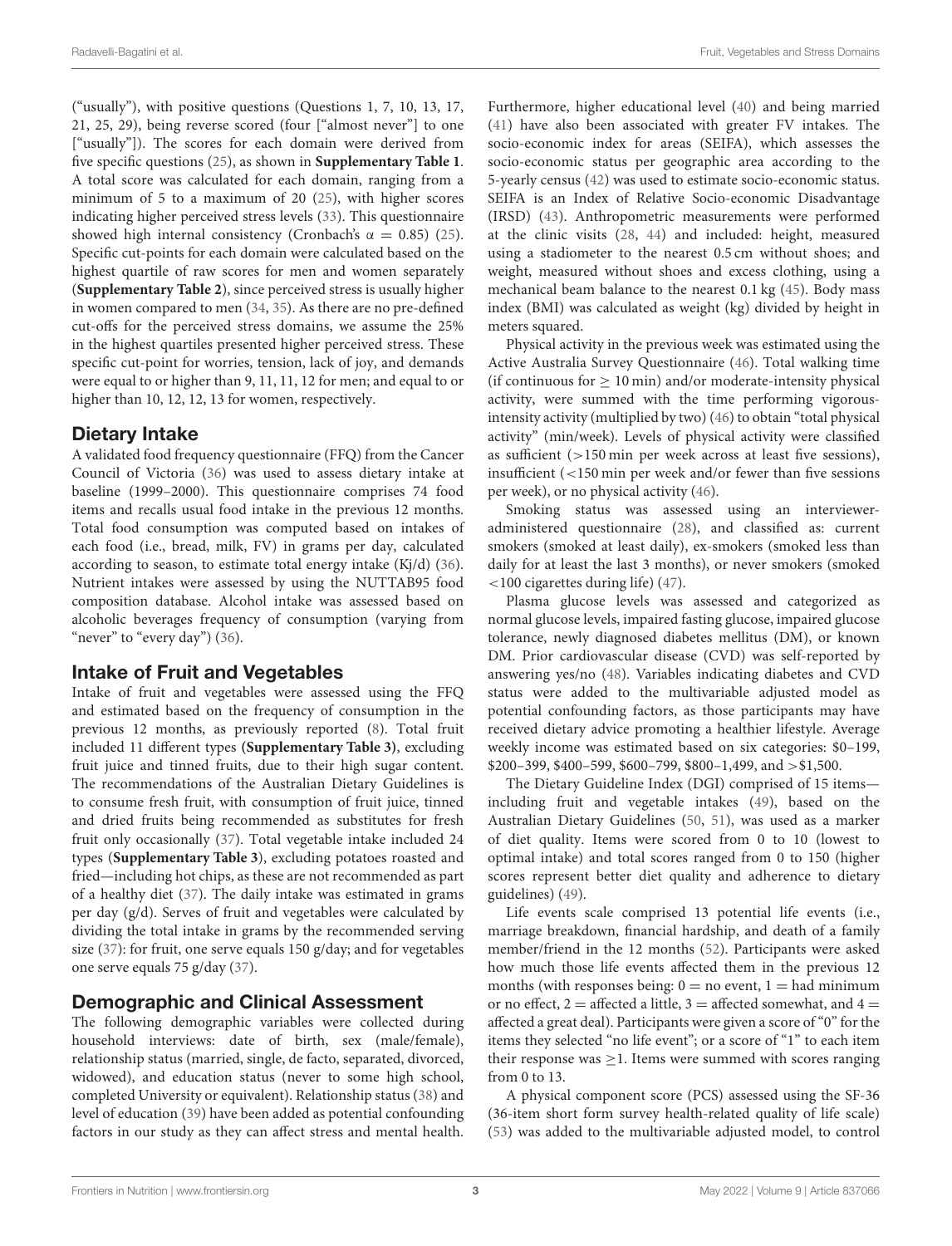for physical issues. SF36 is composed of 8 domains comprising two summary measures: physical (four domains: physicalfunctioning, role-physical, bodily pain, and general health) and mental health (four domains: vitality, social functioning, roleemotional, and mental health). In the present study, only the physical health score was used (since the mental health measure would have been an overadjustment). Internal consistency (Cronbach's alpha) for the eight domains was 0.83–0.93, 0.94 for the physical health summary score, and 0.89 for the mental health summary score [\(54\)](#page-12-17).

#### Statistical Analysis

Statistical analyses were performed in Stata (Stata Statistical Software: Release 15. College Station, TX: StataCorp LLC) [\(55\)](#page-12-18) using commands for complex survey designs when adopting logistic regression. The survey commands provide populationlevel estimates, by adjusting standard errors and incorporating stratification weights [\(28\)](#page-11-26). Main exposures for this study were fruit and vegetable intake, combined and separately. Primary outcomes included the four domains of perceived stress (worries, tension, joy and demands). The association between the exposures and the odds of being in the highest quartile of each specific perceived stress domains was assessed using logistic regression. Statistical significance was set at  $p \leq$ 0.05 (two-tailed) for all tests. Two models were considered: unadjusted and the multivariable adjusted for age, sex, BMI, energy intake, relationship status, physical activity levels, level of education, SEIFA, smoking status, self-reported history of CVD, and diabetes, as these covariates could affect both the exposure and outcomes of the study.

To further examine whether a healthier diet in general could confound the observed associations, we adjusted for diet quality [\(49\)](#page-12-12). Income was used as a further adjustment for socio-economic status at the level of the individual. The life event scale was added to the multivariable adjusted model to adjust for the influence of major life events (e.g., death of a family member/friend) on the results. Finally, a physical health score was also added to the adjusted model to account for physical issues.

#### Additional Analyses

Generalized linear models adopting restricted cubic splines in R [\(56\)](#page-12-19) were also used to examine the relationship between FV intake and each of the four perceived stress domains on a continuous scale.

Interaction terms between fruit and vegetable intake, separately, and age (<45 y, 45-65 y,  $\geq$ 65 y), sex and physical activity were used to investigate potential effect modification domains where a significant overall relationship was observed.

## RESULTS

#### Baseline Characteristics

Baseline characteristics of all 8,640 participants is shown in **[Table 1](#page-5-0)**. Participants' mean  $\pm$  SD age was 47.8  $\pm$ 15 years, with 50.1% being female. Median (IQR) scores for the perceived stress domains (maximum score of 20) including worries, tension, lack <span id="page-5-0"></span>TABLE 1 | Clinical and demographic characteristics of all participants<sup>a</sup>.

| <b>Characteristics</b>                                  | All             |
|---------------------------------------------------------|-----------------|
| Sample size $(n)$                                       | 8,640           |
| Age (years), mean $\pm$ SD                              | $47.8 \pm 15.0$ |
| Sex (women), $n$ $(\%)$                                 | 4,747 (50.1)    |
| <b>BMI (kg/m<sup>2</sup>)</b> , mean $\pm$ SD           | $26.6 \pm 4.8$  |
| Underweight, n (%)                                      | 79 (1%)         |
| Normal weight, n (%)                                    | 3,152 (39%)     |
| Overweight, n (%)                                       | 3,483 (40%)     |
| Obese, $n$ $(\%)$                                       | 1,926 (20%)     |
| <b>Energy intake (kcal/d), mean <math>\pm</math> SD</b> | $2,042 \pm 697$ |
| <b>Physical activity (min/week), mean (IQR)</b>         | 277 (258–295)   |
| Insufficient physical activity, n (%)                   | 4,142 (48%)     |
| Sufficient physical activity, n (%)                     | 4,498 (52%)     |
| Relationship status, $n$ (%)                            |                 |
| Married                                                 | 6,268 (72.8)    |
| De facto                                                | 414 (4.4)       |
| Separated                                               | 217(2.4)        |
| Divorced                                                | 515(5.1)        |
| Widowed                                                 | 528 (5.2)       |
| Single                                                  | 698 (10.0)      |
| <b>SEIFA</b>                                            | $1,025 \pm 87$  |
| Level of education, $n$ (%)                             |                 |
| Never to some high school                               | 3,445 (35.7)    |
| Completed university or equivalent                      | 5,195 (64.3)    |
| Smoking status, $n$ (%)                                 |                 |
| Current                                                 | 1,338 (16.3)    |
| Ex-smoker                                               | 2,537 (25.9)    |
| Non-smoker                                              | 4,765 (57.8)    |
| Prior CVD, $n$ $(\%)$                                   | 685 (6.7)       |
| Diabetes status, $n \gg 0$                              |                 |
| Normal glucose levels                                   | 6,387 (77.1)    |
| Impaired fasting glucose                                | 512(5.8)        |
| Impaired glucose tolerance                              | 1,043 (10.3)    |
| Newly diagnosed diabetes mellitus                       | 350(3.5)        |
| Known diabetes mellitus                                 | 348 (3.3)       |
| <b>Score for worries, median (IQR)</b>                  | $8(6-10)$       |
| Score for tension, median (IQR)                         | $9(7-12)$       |
| Score for lack of joy, median (IQR)                     | $9(7-11)$       |
| <b>Score for demands, median (IQR)</b>                  | $10(7-13)$      |

*<sup>a</sup>Estimated using the survey command to apply the necessary weighting for selection bias. Worries, tension lack of joy and demands represent Q4. BMI, Body Mass Index; CVD, Cardiovascular Disease; SEIFA, Socio-Economical Index For Areas.*

of joy and demands were 8 (6–10), 9 (7–12), 9 (7–11), and 10 (7– 10), respectively. Participants who were excluded from the study presented similar characteristics (**[Supplementary Table 4](#page-11-29)**).

## Associations of Fruit and Vegetable Intake With Perceived Stress Domains

When we examined the associations of the highest vs. lowest intakes of FV in those with higher perceived stress domains (top 25%), compared to participants with the lowest FV intake, those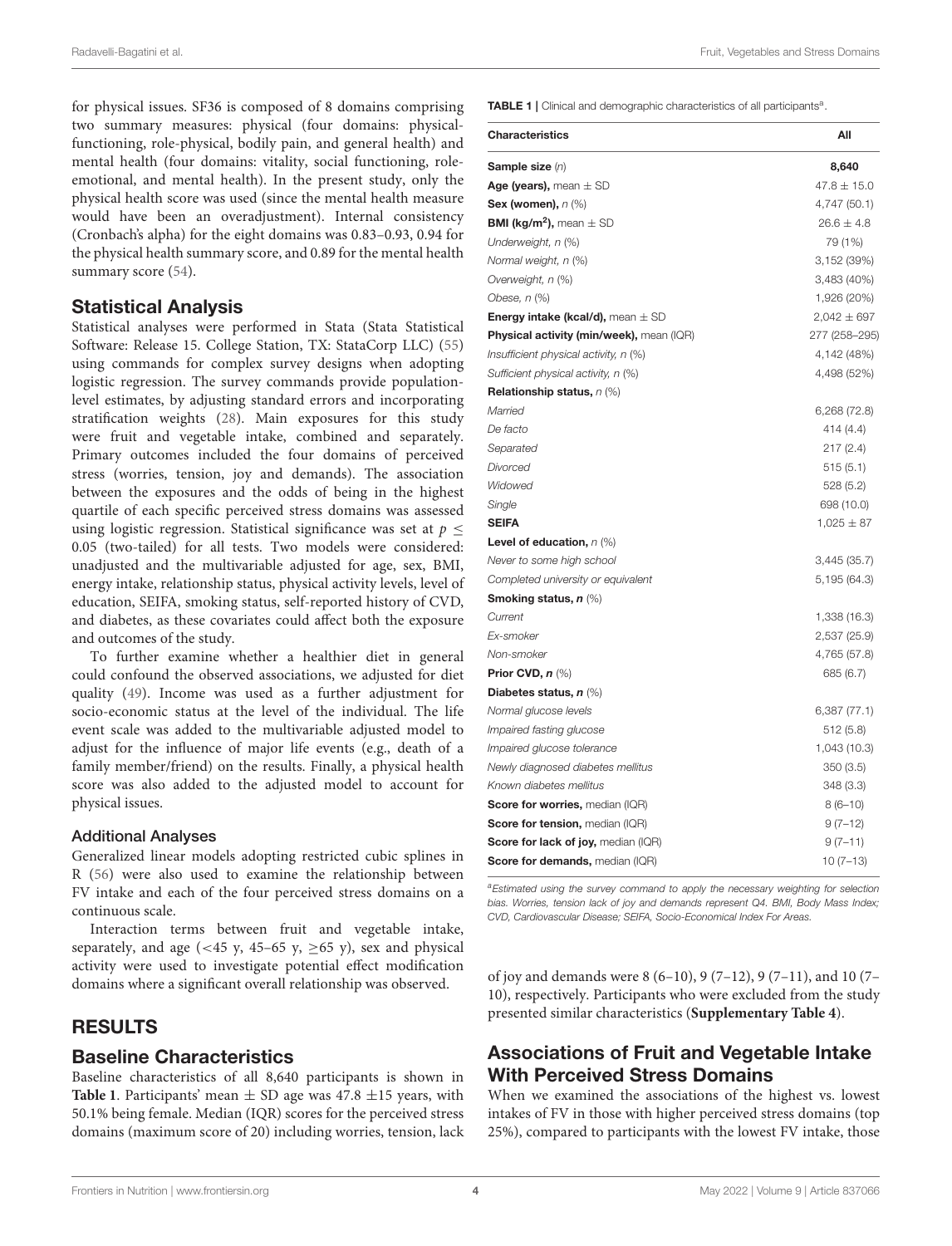<span id="page-6-0"></span>TABLE 2 | Odds ratios (OR) for worries, tension, lack of joy and demands by quartiles of FV intake.

|                                                   | Fruit and vegetable (FV) intake quartiles |                        |                                  |                                  |
|---------------------------------------------------|-------------------------------------------|------------------------|----------------------------------|----------------------------------|
|                                                   | Q <sub>1</sub>                            | Q2                     | Q <sub>3</sub>                   | Q <sub>4</sub>                   |
| <b>FV</b> intake                                  | $n = 2.161$                               | $n = 2,161$            | $n = 2,158$                      | $n = 2,160$                      |
| Median (IQR) (g/day)                              | 193 (155-221)                             | 293 (269-318)          | 400 (371-436)                    | 575 (518-676)                    |
| Worries, $n$ (%)                                  | 860 (43%)                                 | 756 (38%)              | 641 (33%)                        | 664 (32%)                        |
| Unadjusted                                        | Ref.                                      | 0.80(0.64, 1.01)       | $0.65(0.54, 0.78)^*$             | $0.63$ (0.52, 0.75) <sup>#</sup> |
| Multivariable adjusted                            | Ref.                                      | 0.82(0.66, 1.02)       | $0.71$ (0.58, 0.88) <sup>#</sup> | $0.68$ (0.55, 0.85) <sup>#</sup> |
| Multivariable adjusted plus income                | Ref.                                      | 0.83(0.67, 1.03)       | $0.72$ (0.59, 0.89) <sup>#</sup> | $0.69(0.55, 0.86)^*$             |
| Multivariable adjusted plus life events           | Ref.                                      | 0.87(0.67, 1.11)       | $0.74$ (0.58, 0.94)*             | $0.73(0.57, 0.93)^{*}$           |
| Multivariable adjusted plus physical health score | Ref.                                      | 0.82(0.66, 1.02)       | $0.72$ (0.59, 0.89) <sup>#</sup> | $0.70(0.56, 0.89)$ #             |
| Tension, $n$ (%)                                  | 751 (37%)                                 | 643 (32%)              | 547 (30%)                        | 542 (26%)                        |
| Unadjusted                                        | Ref.                                      | $0.79(0.64, 0.98)^{*}$ | $0.72(0.57, 0.90)^{\#}$          | $0.58$ (0.49, 0.70) $#$          |
| Multivariable adjusted                            | Ref.                                      | 0.81(0.65, 1.00)       | $0.78(0.62, 0.98)^{*}$           | $0.64$ (0.52, 0.79) <sup>#</sup> |
| Multivariable adjusted plus income                | Ref.                                      | $0.81$ (0.66, 1.00)    | $0.78(0.62, 0.99)^{*}$           | $0.64$ (0.52, 0.79) <sup>#</sup> |
| Multivariable adjusted plus life events           | Ref.                                      | 0.82(0.65, 1.03)       | 0.83(0.64, 1.07)                 | $0.67$ (0.54, 0.84) <sup>#</sup> |
| Multivariable adjusted plus physical health score | Ref.                                      | 0.84(0.69, 1.02)       | $0.79(0.63, 0.99)^{*}$           | $0.66(0.54, 0.82)^{#}$           |
| Lack of joy, $n$ (%)                              | 744 (35%)                                 | 646 (32%)              | 561 (27%)                        | 525 (27%)                        |
| Unadjusted                                        | Ref.                                      | 0.86(0.68, 1.08)       | $0.67$ (0.54, 0.83) <sup>#</sup> | $0.68(0.57, 0.80)^{\#}$          |
| Multivariable adjusted                            | Ref.                                      | 0.89(0.71, 1.13)       | $0.76(0.60, 0.95)^{*}$           | $0.77(0.64, 0.93)^{\#}$          |
| Multivariable adjusted plus income                | Ref.                                      | 0.90(0.72, 1.14)       | $0.76(0.60, 0.96)^{*}$           | $0.78$ (0.64, 0.94) <sup>#</sup> |
| Multivariable adjusted plus life events           | Ref.                                      | 0.93(0.74, 1.16)       | $0.79(0.62, 1.00)^{*}$           | $0.81$ (0.68, 0.97)*             |
| Multivariable adjusted plus physical health score | Ref.                                      | 0.92(0.74, 1.14)       | $0.77(0.61, 0.97)^{*}$           | $0.78(0.64, 0.96)^{*}$           |
| Demands, $n$ $(\%)$                               | 711 (37%)                                 | 671 (34%)              | 567 (31%)                        | 565 (30%)                        |
| Unadjusted                                        | Ref.                                      | 0.90(0.71, 1.14)       | $0.79(0.65, 0.95)^{*}$           | $0.74$ (0.60, 0.91) <sup>#</sup> |
| Multivariable adjusted                            | Ref.                                      | 0.92(0.68, 1.23)       | 0.88(0.72, 1.08)                 | 0.88(0.69, 1.13)                 |
| Multivariable adjusted plus income                | Ref.                                      | 0.89(0.66, 1.22)       | 0.87(0.71, 1.07)                 | 0.87(0.67, 1.12)                 |
| Multivariable adjusted plus life events           | Ref.                                      | 0.93(0.68, 1.28)       | 0.91(0.73, 1.13)                 | 0.94(0.72, 1.22)                 |
| Multivariable adjusted plus physical health score | Ref.                                      | 0.94(0.71, 1.24)       | 0.89(0.73, 1.08)                 | 0.89(0.69, 1.15)                 |

*Odds ratios (ORs) and 95% confidence intervals obtained using the survey command for logistic regression. Cut-points for worries, tension, lack of joy and demands were* ≥*9,* ≥*11,* ≥*11,* ≥*12 for men; and* ≥*10,* ≥*12,* ≥*12,* ≥*13 for women, respectively. Analyses were unadjusted and multivariable adjusted for age, sex, BMI [body mass index], energy intake, relationship status, physical activity, level of education, SEIFA [Socio-economical index for areas], smoking status, diabetes and prior cardiovascular disease).* \* *Indicates a statistically significant difference (p* < *0.05) from Q1;* # *indicates a statistically significant difference (p* < *0.013) from Q1 based on Bonferroni-corrections.*

with the highest FV intake (Q4) had 32, 36, and 23% lower odds of worries, tension, and lack of joy, respectively (**[Table 2](#page-6-0)**). There was, however, no association between FV intake and the demands domain of perceived stress.

The associations between fruit intake alone and each domain of perceived stress are shown in **[Table 3](#page-7-0)**. Compared to participants with the lowest fruit intake, those with the highest fruit intake had 25, 27, and 16% lower odds for worries, tension, and lack of joy, respectively. No relationship was observed for the demands domain.

The associations between vegetable consumption alone and domains of perceived stress are shown in **[Table 4](#page-8-0)**. Compared to individuals with lower intake, those with the highest vegetables intake (Q4) had a statistically significant 29, 28, and 33% lower odds for worries, tension, and lack of joy, respectively. No relationship was observed for the demand domain.

The addition of a marker of diet quality into the multivariable adjusted model only slightly affected our results; specifically, the association of higher intake of fruit, and FV combined, with lower lack of joy was attenuated (Q4 for fruit, OR [95%CI] 0.93

[0.77, 1.13]; for FV, 0.87 [0.70, 1.07]), perhaps because the diet quality index includes fruit and vegetable in its calculation. This relationship for vegetable intake remained similar to the primary analysis (OR [95% CI]: 0.72 [0.55, 0.95]). Similar relationships were observed for higher FV intake with lower worries (Q4 for FV, 0.69 [0.54, 0.89]; for fruit, 0.77 [0.64, 0.93]; for vegetable, 0.73 [0.58, 0.94]), compared to Q4. Likewise, the relationship for higher FV intake and lower odds for tension (Q4 for FV, 0.70 [0.56, 0.87]; fruit, 0.80 [0.65, 0.98]; vegetable, 0.77 [0.61, 0.98]), compared to lower intake (Q1) remained similar.

Adding income, life events and a physical health score as further covariates to the multivariable adjusted model did not change the associations of FV intake (**[Table 2](#page-6-0)**) with the domains of perceived stress, as well as with vegetable intake (**[Table 4](#page-8-0)**). The association of fruit intake with worries and tension remained similar after further adjustments for the aforementioned covariates. However, the association of fruit intake with lack of joy did not remain significant after further adjusting for income, life events and physical health score (**[Table 3](#page-7-0)**).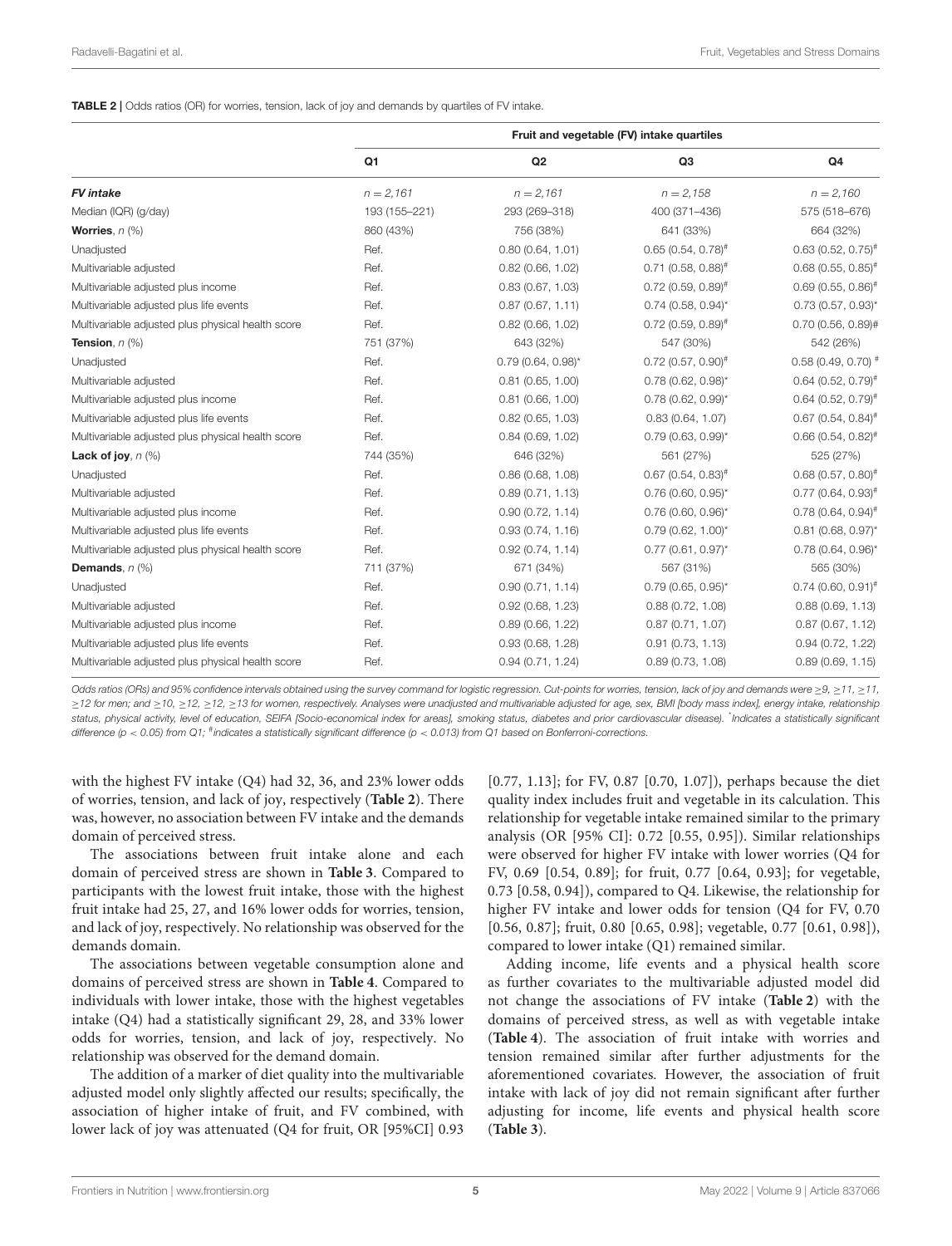<span id="page-7-0"></span>TABLE 3 | Odds ratios (OR) for worries, tension, lack of joy and demands by quartiles of fruit intake.

|                                                   | <b>Fruit intake quartiles</b> |                                  |                                  |                                  |
|---------------------------------------------------|-------------------------------|----------------------------------|----------------------------------|----------------------------------|
|                                                   | Q1                            | Q2                               | Q <sub>3</sub>                   | Q <sub>4</sub>                   |
| <b>Fruit intake</b>                               | $n = 2,160$                   | $n = 2,160$                      | $n = 2,161$                      | $n = 2,159$                      |
| Median (IQR) (g/day)                              | 62 (52-72)                    | 119 (106-133)                    | 225 (193-250)                    | 372 (322-448)                    |
| Worries, n (%)                                    | 803 (40%)                     | 711 (36%)                        | 733 (36%)                        | 674 (33%)                        |
| Unadjusted                                        | Ref.                          | $0.69(0.58, 0.82)^*$             | $0.58(0.44, 0.75)^*$             | $0.61$ (0.52, 0.71) <sup>#</sup> |
| Multivariable adjusted                            | Ref.                          | $0.80(0.67, 0.96)$ *             | $0.74$ (0.58, 0.95)*             | $0.75(0.62, 0.89)^{\#}$          |
| Multivariable adjusted plus income                | Ref.                          | $0.80$ (0.67, 0.95)*             | $0.75(0.59, 0.95)^{*}$           | $0.75$ (0.63, 0.90) <sup>#</sup> |
| Multivariable adjusted plus life events           | Ref.                          | 0.84(0.67, 1.06)                 | 0.77(0.55, 1.09)                 | $0.80$ (0.65, 0.98)*             |
| Multivariable adjusted plus physical health score | Ref.                          | $0.82$ (0.69, 0.97)*             | $0.75$ (0.59, 0.95)*             | $0.77$ (0.63, 0.94) <sup>#</sup> |
| Tension, $n$ $(\%)$                               | 765 (37%)                     | 604 (32%)                        | 577 (29%)                        | 537 (27%)                        |
| Unadjusted                                        | Ref.                          | $0.80$ (0.66, 0.97)*             | $0.68(0.57, 0.82)^*$             | $0.63(0.54, 0.74)^*$             |
| Multivariable adjusted                            | Ref.                          | 0.85(0.71, 1.02)                 | $0.79(0.65, 0.96)^{*}$           | $0.73(0.62, 0.86)^{\#}$          |
| Multivariable adjusted plus income                | Ref.                          | 0.85(0.71, 1.01)                 | $0.79(0.65, 0.96)$ *             | $0.73$ (0.62, 0.86) <sup>#</sup> |
| Multivariable adjusted plus life events           | Ref.                          | 0.88(0.69, 1.12)                 | 0.84(0.65, 1.07)                 | $0.77$ (0.63, 0.93) <sup>#</sup> |
| Multivariable adjusted plus physical health score | Ref.                          | 0.85(0.72, 1.00)                 | $0.78(0.64, 0.96)^{*}$           | $0.74$ (0.62, 0.87) <sup>#</sup> |
| Lack of joy, $n$ (%)                              | 778 (37%)                     | 590 (29%)                        | 581 (27%)                        | 527 (28%)                        |
| Unadjusted                                        | Ref.                          | $0.71$ (0.62, 0.81) <sup>#</sup> | $0.63$ (0.51, 0.77) <sup>#</sup> | $0.66$ (0.56, 0.77) <sup>#</sup> |
| Multivariable adjusted                            | Ref.                          | $0.84$ (0.73, 0.96) <sup>#</sup> | 0.80(0.64, 1.01)                 | $0.84$ (0.71, 0.99)*             |
| Multivariable adjusted plus income                | Ref.                          | $0.84(0.73, 0.96)^{\#}$          | 0.81(0.65, 1.01)                 | 0.84(0.71, 1.00)                 |
| Multivariable adjusted plus life events           | Ref.                          | 0.88(0.75, 1.03)                 | 0.85(0.68, 1.07)                 | 0.89(0.73, 1.08)                 |
| Multivariable adjusted plus physical health score | Ref.                          | $0.85(0.74, 0.96)$ *             | $0.79(0.63, 0.99)^{*}$           | 0.86(0.70, 1.04)                 |
| Demands, $n$ (%)                                  | 715 (37%)                     | 635 (34%)                        | 601 (30%)                        | 563 (31%)                        |
| Unadjusted                                        | Ref.                          | 0.86(0.72, 1.03)                 | $0.73$ (0.58, 0.92) <sup>#</sup> | $0.78$ (0.65, 0.93) <sup>#</sup> |
| Multivariable adjusted                            | Ref.                          | 0.93(0.74, 1.16)                 | 0.89(0.67, 1.18)                 | 0.97(0.79, 1.18)                 |
| Multivariable adjusted plus income                | Ref.                          | 0.93(0.73, 1.18)                 | 0.87(0.65, 1.17)                 | 0.95(0.77, 1.18)                 |
| Multivariable adjusted plus life events           | Ref.                          | 0.97(0.74, 1.26)                 | 0.92(0.65, 1.29)                 | 1.02(0.81, 1.30)                 |
| Multivariable adjusted plus physical health score | Ref.                          | 0.91(0.72, 1.16)                 | 0.88(0.66, 1.17)                 | 0.95(0.77, 1.18)                 |

*Odds ratios (ORs) and 95% confidence intervals obtained using the survey command for logistic regression. Cut-points for worries, tension, lack of joy, and demands were* ≥*9,* ≥*11,* ≥*11,* ≥*12 for men; and* ≥*10,* ≥*12,* ≥*12,* ≥*13 for women, respectively. Analyses were unadjusted and multivariable adjusted for age, sex, BMI [body mass index], energy intake, relationship status, physical activity, level of education, SEIFA [Socio-economical index for areas], smoking status, diabetes and prior cardiovascular disease).* \* *Indicates a statistically significant difference (p* < *0.05) from Q1;* # *indicates a statistically significant difference (p* < *0.013) from Q1 based on Bonferroni-corrections.*

Excluding participants with diabetes ( $n = 698, 6.8\%$ ) did not alter the results of the study. Among participants without diabetes ( $n = 7,942$ ), those with higher consumption of FV had 36, 40, and 27% lower odds of worries (0.64 [0.50, 0.80]), tension (0.60 [0.49, 0.73]), and lack of joy (0.73 [0.60, 0.89]), respectively. This was similar for the associations of fruit intake with worries (0.71 [0.59, 0.84]), tension (0.68 [0.59, 0.81]), and lack of joy (0.80 [0.66, 0.97]), and for vegetables with worries (0.69 [0.56, 1.11]), tension (0.71 [0.57, 0.88]), and lack of joy (0.67 [0.51, 0.87]).

## Additional Analyses

In multivariable adjusted general linear models, FV intake was non-linearly associated with worries, tension and lack of joy (all  $p$ for non-linearity  $<$  0.01) and linearly associated with demands ( $p$ for non-linearity = 0.59). **[Supplementary Figure 2](#page-11-29)** demonstrates the relationship of FV intake (g/day) with (a) worries, (b) tension, (c) lack of joy, and (d) demands (scores ranging from 5 to 20, lowest to highest; all  $p < 0.01$ ).

In the interaction testing, sex and age did not influence the relationship of fruit and vegetables with worries, tension and lack of joy (all  $p_{interaction} > 0.1$ ). We observed a significant interaction between physical activity and intake of vegetables for tension ( $p_{interaction} = 0.002$ ). In those with sufficient weekly amount of physical activity ( $\geq$ 150 min/week) there was 19% lower odds (0.81 [0.71, 0.93]) for higher tension, for each serve increase in vegetable intake, but this was not statistically significant (0.95 [0.85, 1.07]) in those with insufficient physical activity  $(<$ 150 min/week).

All four perceived stress domains were significantly intercorrelated (worries vs. tension:  $r = 0.71$ , worries vs. joy:  $r = 0.53$ , worries vs. demands:  $r = 0.50$ , tension vs. joy:  $r = 0.63$ , tension vs. demands:  $r = 0.57$ : all  $p < 0.001$ ), with the correlation between joy and demands being the weakest (r  $= 0.33$ ).

## **DISCUSSION**

We have previously reported an inverse association between FV intake, combined and separately, with ∼10% lower levels of perceived stress [\(8\)](#page-11-7). We now extend our work and have examined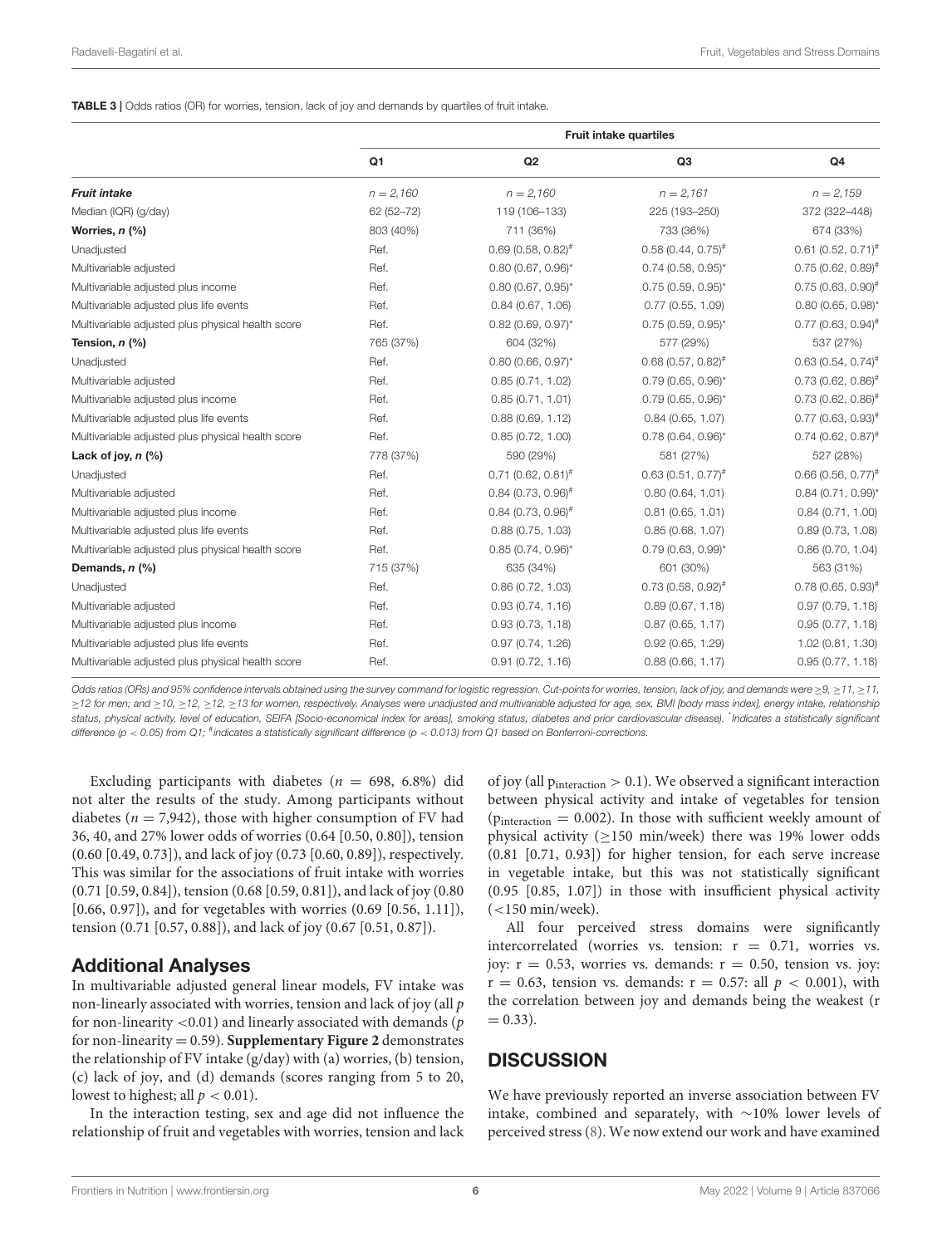<span id="page-8-0"></span>TABLE 4 | Odds ratios (OR) for worries, tension, lack of joy and demands by quartiles of vegetable intake.

|                                                   | Vegetable intake quartiles |                         |                      |                                  |
|---------------------------------------------------|----------------------------|-------------------------|----------------------|----------------------------------|
|                                                   | Q1                         | Q2                      | Q <sub>3</sub>       | Q <sub>4</sub>                   |
| Vegetable intake                                  | $n = 2,160$                | $n = 2,163$             | $n = 2.157$          | $n = 2,160$                      |
| Median (IQR) (g/day)                              | 89 (65-105)                | 142 (130-153)           | 188 (175-202)        | 264 (238-308)                    |
| Worries, n (%)                                    | 888 (45%)                  | 705 (36%)               | 669 (32%)            | 659 (33%)                        |
| Unadjusted                                        | Ref.                       | 0.84(0.69, 1.01)        | 0.85(0.66, 1.10)     | $0.73$ (0.58, 0.94)*             |
| Multivariable adjusted                            | Ref.                       | 0.95(0.82, 1.11)        | 0.88(0.67, 1.14)     | $0.71$ (0.56, 0.90) <sup>#</sup> |
| Multivariable adjusted plus income                | Ref.                       | 0.96(0.84, 1.11)        | 0.88(0.67, 1.15)     | $0.72$ (0.58, 0.90) <sup>#</sup> |
| Multivariable adjusted plus life events           | Ref.                       | 0.95(0.75, 1.20)        | 0.89(0.65, 1.21)     | $0.70$ (0.52, 0.95)*             |
| Multivariable adjusted plus physical health score | Ref.                       | 0.96(0.83, 1.11)        | 0.88(0.67, 1.14)     | $0.72$ (0.58, 0.91) <sup>#</sup> |
| Tension, $n$ (%)                                  | 706 (36%)                  | 608 (32%)               | 608 (30%)            | 561 (28%)                        |
| Unadjusted                                        | Ref.                       | 0.84(0.65, 1.08)        | 0.76(0.56, 1.02)     | $0.71$ (0.57, 0.87) <sup>#</sup> |
| Multivariable adjusted                            | Ref.                       | 0.91(0.70, 1.16)        | 0.78(0.57, 1.08)     | $0.72$ (0.57, 0.90) <sup>#</sup> |
| Multivariable adjusted plus income                | Ref.                       | 0.91(0.71, 1.17)        | 0.78(0.57, 1.08)     | $0.72$ (0.57, 0.90) <sup>#</sup> |
| Multivariable adjusted plus life events           | Ref.                       | 0.92(0.69, 1.22)        | 0.79(0.55, 1.12)     | $0.72$ (0.55, 0.94)*             |
| Multivariable adjusted plus physical health score | Ref.                       | 0.93(0.73, 1.18)        | 0.80(0.59, 1.08)     | $0.74$ (0.59, 0.92) <sup>#</sup> |
| Lack of joy, $n$ (%)                              | 727 (36%)                  | 587 (29%)               | 588 (29%)            | 574 (28%)                        |
| Unadjusted                                        | Ref.                       | $0.72(0.59, 0.89)^{\#}$ | 0.71(0.51, 1.00)     | $0.69(0.52, 0.90)^{\#}$          |
| Multivariable adjusted                            | Ref.                       | 0.81(0.65, 1.01)        | 0.72(0.51, 1.02)     | $0.67$ (0.51, 0.89) <sup>#</sup> |
| Multivariable adjusted plus income                | Ref.                       | 0.81(0.65, 1.01)        | 0.72(0.51, 1.02)     | $0.68$ (0.52, 0.89) <sup>#</sup> |
| Multivariable adjusted plus life events           | Ref.                       | 0.82(0.66, 1.02)        | $0.72$ (0.50, 1.05)  | $0.67$ (0.49, 0.93)*             |
| Multivariable adjusted plus physical health score | Ref.                       | 0.83(0.69, 1.00)        | 0.74(0.54, 1.02)     | $0.69(0.52, 0.90)^{\#}$          |
| Demands, $n$ (%)                                  | 687 (36%)                  | 642 (35%)               | 620 (30%)            | 565 (31%)                        |
| Unadjusted                                        | Ref.                       | 0.93(0.78, 1.11)        | $0.75$ (0.57, 0.98)* | $0.78$ (0.63, 0.98)*             |
| Multivariable adjusted                            | Ref.                       | 1.07 (0.88, 1.30)       | 0.82(0.60, 1.11)     | 0.84(0.67, 1.05)                 |
| Multivariable adjusted plus income                | Ref.                       | 1.05 (0.86, 1.29)       | $0.81$ (0.60, 1.10)  | $0.82$ (0.67, 1.02)              |
| Multivariable adjusted plus life events           | Ref.                       | 1.08 (0.87, 1.33)       | 0.82(0.59, 1.14)     | 0.86(0.68, 1.08)                 |
| Multivariable adjusted plus physical health score | Ref.                       | 1.08 (0.89, 1.31)       | 0.84(0.62, 1.14)     | 0.85(0.68, 1.06)                 |

*Odds ratios (ORs) and 95% confidence intervals obtained using the survey command for logistic regression. Cut-points for worries, tension, lack of joy and demands were* ≥*9,* ≥*11,* ≥*11,* ≥*12 for men; and* ≥*10,* ≥*12,* ≥*12,* ≥*13 for women, respectively. Analyses were unadjusted and multivariable adjusted for age, sex, BMI [body mass index], energy intake, relationship status, physical activity, level of education, SEIFA [Socio-economical index for areas], smoking status, diabetes and prior of cardiovascular disease).* \* *Indicates a statistically significant difference (p* < *0.05) from Q1;* # *indicates a statistically significant difference (p* < *0.013) from Q1 based on Bonferroni-corrections.*

the relationship of FV intake with four perceived stress domains (worries, tension, lack of joy and demands) for the first time in adults across all ages. When considering the four domains of perceived stress, we demonstrate that higher intakes of FV, combined and separately, were associated with lower odds for worries, tension, and lack of joy, independent of other lifestyle and socioeconomic factors. No relationship was observed for the environmental stressor "demands" domain.

It is noteworthy that fruit and vegetable data in this study was collected in 1999–2000. In 2017, according to the Australian Bureau of Statistics [\(57\)](#page-12-20), the average fruit and vegetables consumption of adults ( $\geq$ 18 years) was approximately 1.7 serves of fruit (∼250 g/d) and 2.4 serves of vegetables (∼180 g/d) per day, respectively. Such findings are comparable to the average fruit and vegetable intake of 200 and 170 g/d, respectively, in the AusDiab cohort in 1999–2000. Although there was a slight increase in FV intake in the last 20 years, consumption of FV remains similar and below the recommendations.

A positive relationship of FV intake with lower odds of worries was seen in our study. This concurs with a

previous study including ∼8,500 year-5 Canadian students, where an inverse association between Diet Quality Index-International ([DQI-I]—consisting of four components: [\(1\)](#page-11-0) variety [including FV groups], [\(2\)](#page-11-1) adequacy [including FV], [\(3\)](#page-11-2) moderation [i.e., sodium, total and saturated fats], and 4) balance [macronutrients and fatty acids ration]) [\(58\)](#page-12-21) and feelings of worry (OR [95% CI]: 0.90 (0.85–0.97) was observed [\(59\)](#page-12-22).

In our study, a higher intake of FV was associated with lower odds for tension. In support of our results, a previous study with 138 healthy men and women [\(60\)](#page-12-23) observed lower scores of tension in those with a vegetarian diet, compared to omnivorous diets. Similarly, both a 14-week DASH (Dietary Approaches to Stop Hypertension) diet—including recommendation of  $\geq$ 4 serves of fruit and ≥4 serves of vegetables, and a standard healthy diet—with recommendations of FV being  $\geq 2$  serves of fruit and 2–3 serves of vegetables, led to improvements in overall mood and other mood-related domains, including tension, in post-menopausal healthy women [\(61\)](#page-12-24). All of the aforementioned diets are considered healthy diets and contain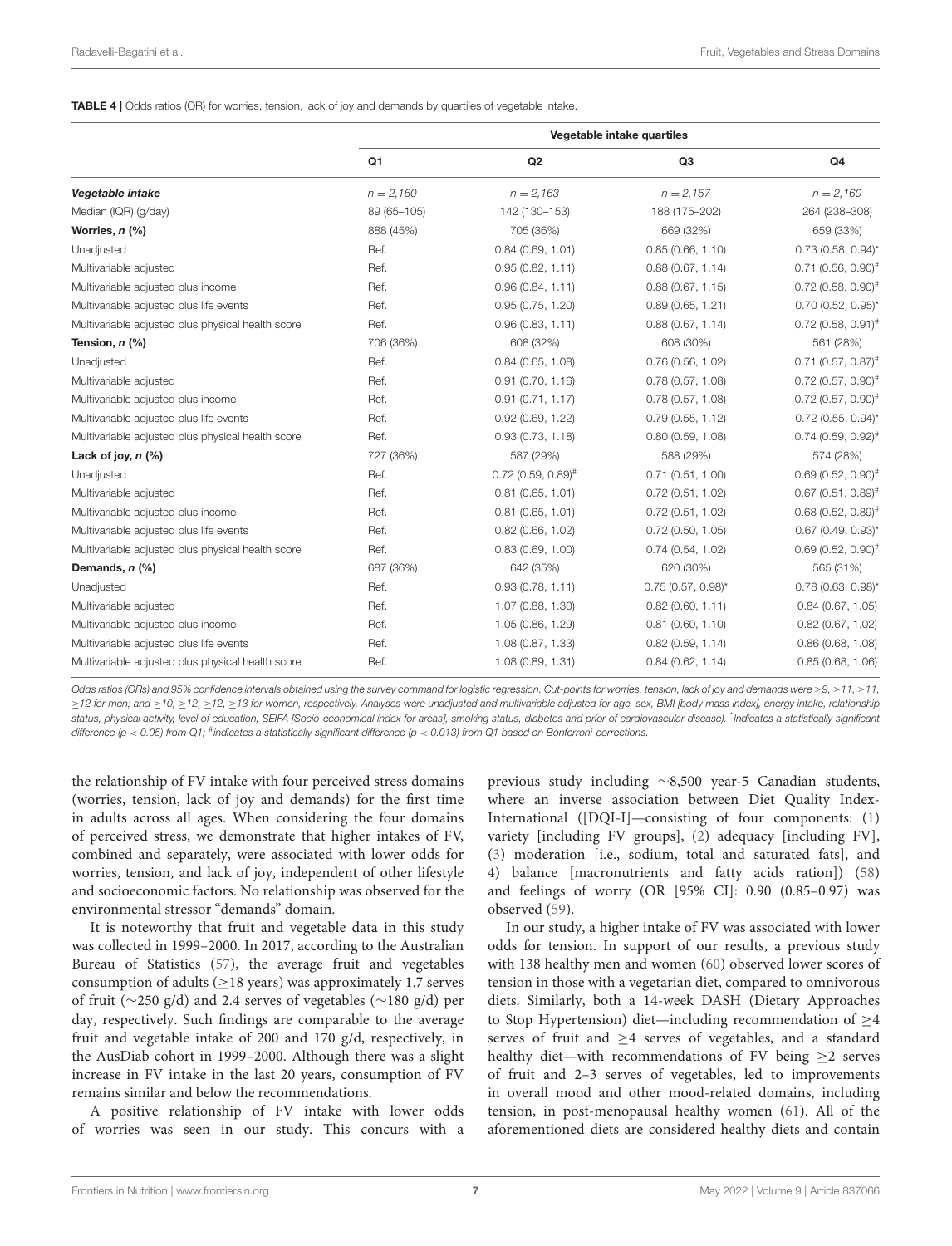high amounts of FV, suggesting a beneficial role of FV-rich diets for tension.

Similar to our results on the positive relationship between greater intake of FV and joy, after examining the food diaries of more than 12,000 adults, a national Australian survey reported that consumption of FV predicted improvements in life satisfaction, happiness and well-being [\(62\)](#page-12-25). Consuming a range of FV with different colors has also been positively linked to improved mood and increased creativity, curiosity, and conduciveness to happiness in young adults [\(63\)](#page-12-26).

Bioactive compounds found in a healthy diet, particularly in a FV-rich diet, such as vitamins (i.e., B and C vitamins), minerals (i.e., zinc, magnesium) and fiber (i.e., resistant starch), have been linked to health and well-being [\(21\)](#page-11-19). These constituents appear to play a protective role on mental health conditions [\(11\)](#page-11-10), modulating some of the neurotransmitters in the brain, which regulate mood [\(21\)](#page-11-19) and could potentially increase joy and happiness [\(64\)](#page-12-27). Some neurochemicals (e.g., endorphin, dopamine, serotonin, norepinephrine, and melatonin) have been shown to cause feelings of happiness [\(22\)](#page-11-20). Similarly, polyphenols found in FV have been positively associated with mental well-being, potentially due to their anti-inflammatory, neuroprotective, and prebiotic properties [\(65\)](#page-12-28). Bioactive compounds in FV seem to protect against oxidative stress [\(23\)](#page-11-21), inflammation [\(24\)](#page-11-22) and brain plasticity [\(66\)](#page-12-29), which are impaired in those with mental health issues [\(67\)](#page-12-30). Dysbiosis of the gut microbiota is another potential pathway, with evidence showing the involvement of the microbiome in the modulation of stress response [\(11\)](#page-11-10) and diet being an important modulator of gut health [\(68\)](#page-12-31).

In the present study, consumption of FV was not associated with "demands." We also observed that all four perceived stress domains were intercorrelated, with the "demands" domain showing the lowest correlation, as previously reported [\(25\)](#page-11-23). This could be due to the nature of the "demands" domain, as demands is considered an external stressor, rather than a stress reaction [\(25\)](#page-11-23). Also, feelings of demands have been reported to be stronger in middle-aged people, due to high career and social strains, in addition to caregiving responsibilities [\(69\)](#page-12-32). By including people of all ages in the current study, potential demands perceived by participants may not have been as pronounced.

When we examined the relationship of FV intake as a continuous variable (g/day) with the scores of all four perceived stress domains, greater FV intake was significantly non-linearly associated with less worries, tension and lack of joy, and linearly associated with lower demands. Intake of FV >400 g/day appears to be more beneficial. A FV intake of approximately  $\geq$ 400 g/day (median of Q3), was associated with lower odds of worries, tension and lack of joy. Such findings are supported by current recommendations by the World Health Organisation to consume a minimum of 400 g/day of FV for the prevention of noncommunicable health conditions [\(70\)](#page-12-33). When examining the relationship of fruit and vegetable separately, with perceived stress domains, we observed that consumption of  $\geq$ 225 g/day (median in Q3) of fruit ( $\geq$ 1.5-serves per day), and at least 260 g/day of vegetables (at least 3.5 serves of vegetables) would provide the greatest benefits for perceived stress domains. Such findings also compliment Australian dietary guidelines [\(37\)](#page-12-0) that recommend consuming  $2 \times 150$  g serves of fruit and  $5-6 \times 75$  g serves of vegetables each day as part of a healthy diet.

Another interesting finding of this study from the interaction analysis was that sex and age did not influence the relationship of FV with worries, tension and lack of joy. However, a significant interaction between physical activity and vegetable consumption for tension was observed. Upon further investigation, those with sufficient weekly amount of physical activity ( $\geq$ 150 min/week) had 19% lower odds for higher tension, for each serve increase in vegetable intake. Although the relationship between higher consumption of vegetable intake and lower tension (OR  $[95\%$ CI]: 0.62  $[0.41-0.93]$ ) was significant in those with sufficient physical activity ( $\geq$ 150 min/week), despite a similar point estimate, this relationship was attenuated (0.83 [0.61–1.13]) in those with insufficient physical activity (0–150 min/week). Such findings highlight the importance of a high vegetable intake in combination with regular physical activity to minimize feelings of tension; findings also promoted previously [\(71\)](#page-12-34). The importance of exercise for mental health disorders is well-established and likely to work in synergy with FV nutrients [\(71\)](#page-12-34) to reduce tension. Although the mechanisms underlying the beneficial effects of exercise on well-being are not fully understood, some pathways have been suggested [\(72\)](#page-12-35). Physical activity may improve psychological well-being by promoting selfefficacy [\(73\)](#page-12-36). Physical activity has been associated with positive changes to insulin resistance, inflammation, and oxidative stress, which could potentially explain the beneficial effects of physical activity on cognitive function and brain-related diseases [\(74,](#page-12-37) [75\)](#page-12-38). Evidence suggests that exercise [\(76\)](#page-12-39), and a healthy diet [\(77\)](#page-12-40) have a beneficial impact on gut microbiota diversity [\(76\)](#page-12-39), which has been linked to better brain processes and behavior [\(78,](#page-12-41) [79\)](#page-12-42). Current recommendations to increase FV intake for improved physical health may have positive benefits on mental health. Perhaps, a combination of the aforementioned lifestyle factors may work synergistically to further contribute toward positive mental health outcomes. For example, it is likely that the benefit of a healthy diet on perceived stress, specifically FV intake, is likely to be most beneficial when combined with regular exercise.

Overall, our results suggest a beneficial link between greater FV intake and lower worries, tension and lack of joy. However, the relationship between FV intake and stress is likely bidirectional, with an alternative interpretation of the associations being possible. Evidence shows that stress and mental health disorders can also lead to poor dietary habits, such as lower intake of FV and higher intake of energy-dense foods [\(13,](#page-11-36) [80\)](#page-12-43).

## Limitations and Strengths of the Study

Limitations of this work include the cross-sectional nature of the study; therefore, we cannot infer causality. Despite AusDiab being a national survey including participants from 42 randomly selected census collector districts across all states and territories in Australia, designed to reflect the Australian general population, we cannot rule out the risk of selection bias. On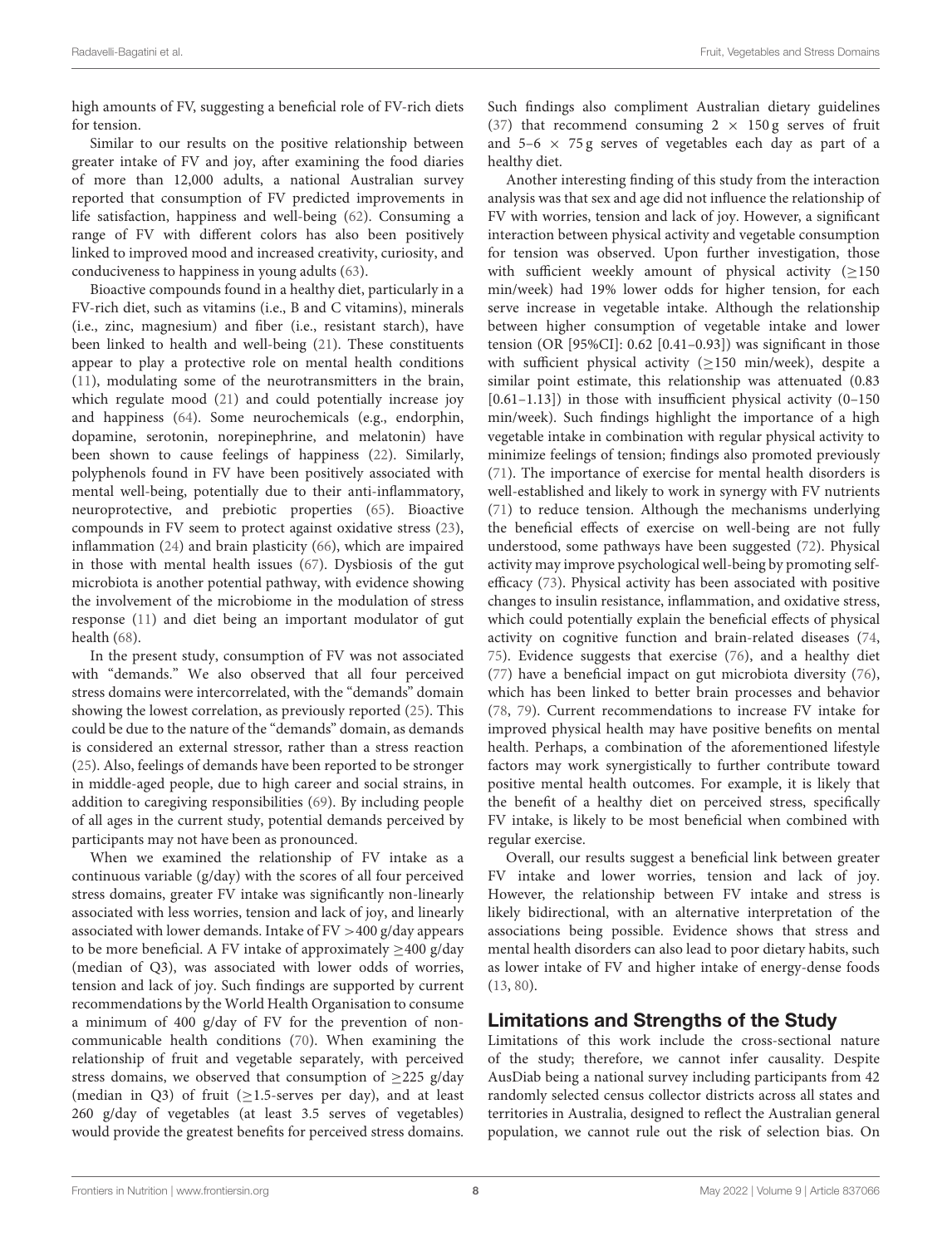the basis of the analysis, it's difficult to differentiate between a FV-rich diet leading to lower stress levels and improved wellbeing or vice versa. Based on previous evidence, it is likely that both co-exist. The mean BMI indicated our participants were slightly overweight (26.6  $\pm$  4.8 kg/m<sup>2</sup>). Overeating and increased intake of high-dense energy and fat foods may exacerbate stress levels [\(19,](#page-11-17) [20\)](#page-11-18). Therefore, caution should be exercised when generalizing these results to populations with substantially different BMI (e.g., underweight, severely obese). Approximately 7% of the participants had diabetes in 2000, which may have influenced the results of our study. As such, diabetes status was added to the multivariable adjusted model as a potential confounding factor to minimize potential bias. Although the findings from our study rely on a valid tool for assessing perceived stress domains in healthy populations (such us the participants from the AusDiab cohort), it is possible that these results may differ between cohorts due to differences in demographics.

Strengths of this study include the investigations of the relationship between FV intake and four domains of perceived stress, for the first time. Additionally, the sample size was large, national, population-based and included adults across the lifespan. Although most information was self-reported, both perceived stress and dietary intake were assessed using validated questionnaires.

Future studies could aim to further understand the potential mechanisms for the negative association between FV intake and perceived stress domains. There is also need for longitudinal studies to investigate the impact of FV on perceived stress domains, and vice-versa. The relationship between diet and stress, and stress-related mental health issues is likely to be bidirectional, and understanding its associations may have critical implications in alleviating stress levels and improving mental well-being [\(81\)](#page-12-44). Clinical trials exploring the effects of FV intake on perceived stress domains would enhance understanding on the impact of FV intake on perceived stress domains, and vice-versa.

# **CONCLUSION**

Our data suggest that higher intakes of FV are inversely associated with overall stress perceived by adults, and specific stress domains, such as worries, tension and lack of joy. However, there is need for further research to examine the effects of overall and specific types of FV intake in a clinical trial setting.

# DATA AVAILABILITY STATEMENT

The data presented in this article are not readily available because and belong to the Baker Heart and Diabetes Institute. Restrictions apply to the availability of these data, which were used under license for the current study. Raw data are not publicly available. However, data described in the manuscript, codebook, and analytic code will be made available upon request and approval of the AusDiab Steering Committee. Requests to access the datasets should be directed to jonathan.shaw@baker.edu.au.

# AUTHOR CONTRIBUTIONS

SR-B, MS, and JL designed this cross-sectional study. DM, JS, and RD provided data collected in the original cohort study. SR-B and MS analyzed the data. SR-B drafted and had primary responsibility for final content of the manuscript. SR-B, MS, LB, NB, CB, RW, JD, CH, DM, JS, RD, JH, and JL interpreted the results, had significant input, reviewed, and approved the final manuscript. All authors contributed to the article and approved the submitted version.

# FUNDING

The salary of MS is supported by a Royal Perth Hospital Research Foundation Career Advancement Fellowship (ID: CAF 130/2020) and an Emerging Leader Fellowship from the Western Australian Future Health Research and Innovation Fund. The salary of LB was supported by a National Health and Medical Research Council (NHMRC) of Australia Emerging Leadership Investigator Grant (ID: 1172987) and a National Heart Foundation of Australia Post-Doctoral Research Fellowship (ID: 102498). The salary of CB is supported by a Royal Perth Hospital Research Foundation 'Lawrie Beilin' Career Advancement Fellowship (ID: CAF 127/2020). The salary of JH was supported by a National Health and Medical Research Council of Australia Senior Research Fellowship (ID: 1116973). The salary of JS was supported by a National Health and Medical Research Council Investigator Grant (ID: 1173952). The salary of JL was supported by a National Heart Foundation of Australia Future Leader Fellowship (ID: 102817). None of the funding agencies had any role in the conduct of the study; collection, management, analysis, or interpretation of the data; or preparation, review, or approval of the manuscript.

# ACKNOWLEDGMENTS

The AusDiab study, initiated and coordinated by the International Diabetes Institute, and subsequently coordinated by the Baker Heart and Diabetes Institute, gratefully acknowledges the support and assistance given by: A. Allman, B. Atkins, S. Bennett, S. Chadban, S. Colagiuri, M. de Courten, M. Dalton, M. D'Emden, T. Dwyer, D. Jolley, I. Kemp, P. Magnus, J. Mathews, D. McCarty, A. Meehan, K. O'Dea, P. Phillips, P. Popplewell, C. Reid, A. Stewart, R. Tapp, H. Taylor, T. Welborn, F. Wilson, and P. Zimmet. Also, for funding or logistical support, we are grateful to: The Commonwealth Dept of Health and Aged Care, Abbott Australasia Pty Ltd., Alphapharm Pty Ltd., AstraZeneca, Aventis Pharmaceutical, Bristol-Myers Squibb Pharmaceuticals, Eli Lilly (Aust) Pty Ltd., GlaxoSmithKline, Janssen-Cilag (Aust) Pty Ltd., Merck Lipha s.a., Merck Sharp & Dohme (Aust), Novartis Pharmaceutical (Aust) Pty Ltd., Novo Nordisk Pharmaceutical Pty Ltd., Pharmacia and Upjohn Pty Ltd., Pfizer Pty Ltd., Roche Diagnostics, Sanofi Synthelabo (Aust) Pty Ltd., Servier Laboratories (Aust) Pty Ltd., BioRad Laboratories Pty Ltd., HITECH Pathology Pty Ltd., the Australian Kidney Foundation, Diabetes Australia,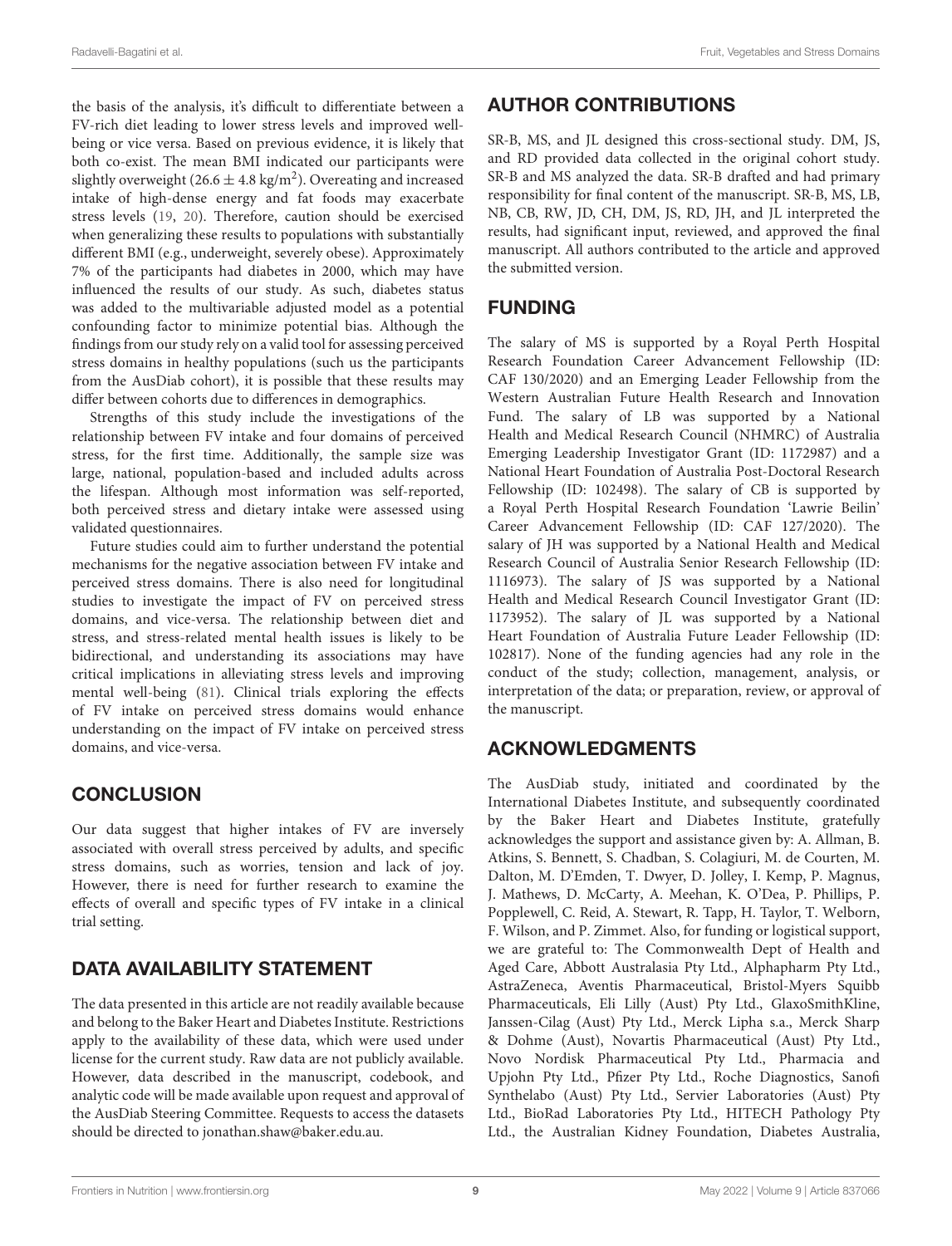Diabetes Australia (Northern Territory), Queensland Health, South Australian Department of Human Services, Tasmanian Department of Health and Human Services, Territory Health Services, Victorian Department of Human Services, the Victorian OIS program and Health Department of Western Australia.

## **REFERENCES**

- <span id="page-11-0"></span>1. VanItallie TB. Stress: a risk factor for serious illness. Metab Clin Exp. (2002) 51:40–45. doi: [10.1053/meta.2002.33191](https://doi.org/10.1053/meta.2002.33191)
- <span id="page-11-1"></span>2. Hayward RD, Taylor WD, Smoski MJ, Steffens DC, Payne ME. Association of five-factor model personality domains and facets with presence, onset, and treatment outcomes of major depression in older adults. Am J Geriatr Psychiatry. (2013) 21:88–96. doi: [10.1016/j.jagp.2012.11.012](https://doi.org/10.1016/j.jagp.2012.11.012)
- <span id="page-11-2"></span>3. Schiavone S, Colaianna M, Curtis L. Impact of early life stress on the pathogenesis of mental disorders: relation to brain oxidative stress. Curr Pharm Des. (2015) 21:1404–12. doi: [10.2174/1381612821666150105143358](https://doi.org/10.2174/1381612821666150105143358)
- <span id="page-11-3"></span>4. Rueggeberg R, Wrosch C, Miller GE. The different roles of perceived stress in the association between older adults' physical activity and physical health. Health Psychol. (2012) 31:164. doi: [10.1037/a0025242](https://doi.org/10.1037/a0025242)
- <span id="page-11-4"></span>5. Surtees PG, Wainwright NW, Luben RN, Wareham NJ, Bingham SA, Khaw T, et al. Depression and ischemic heart disease mortality: evidence from the EPIC-Norfolk United Kingdom prospective cohort study. Am J Psychiatry. (2008) 165:515–23. doi: [10.1176/appi.ajp.2007.07061018](https://doi.org/10.1176/appi.ajp.2007.07061018)
- <span id="page-11-5"></span>6. Pope BS, Wood SK. Advances in understanding mechanisms and therapeutic targets to treat comorbid depression and cardiovascular disease. Neurosci Biobehav Rev. (2020) 116:337–49. doi: [10.1016/j.neubiorev.2020.06.031](https://doi.org/10.1016/j.neubiorev.2020.06.031)
- <span id="page-11-6"></span>7. WHO. Depression: Let's Talk. Geneva: World Health Organization (2017).
- <span id="page-11-7"></span>8. Radavelli-Bagatini S, Blekkenhorst LC, Sim M, Prince RL, Bondonno NP, Bondonno CP, et al. Fruit and vegetable intake is inversely associated with perceived stress across the adult lifespan. Clin Nutr. (2021) 40:2860– 7. doi: [10.1016/j.clnu.2021.03.043](https://doi.org/10.1016/j.clnu.2021.03.043)
- <span id="page-11-8"></span>9. Baharzadeh E, Siassi F, Qorbani M, Koohdani F, Pak N, Sotoudeh G. Fruits and vegetables intake and its subgroups are related to depression: a crosssectional study from a developing country. Ann Gen Psychiatry. (2018) 17:1– 10. doi: [10.1186/s12991-018-0216-0](https://doi.org/10.1186/s12991-018-0216-0)
- <span id="page-11-9"></span>10. Jacka FN, O'Neil A, Opie R, Itsiopoulos C, Cotton S, Mohebbi M, et al. A randomised controlled trial of dietary improvement for adults with major depression (the 'SMILES'trial). BMC Med. (2017) 15:23. doi: [10.1186/s12916-017-0791-y](https://doi.org/10.1186/s12916-017-0791-y)
- <span id="page-11-10"></span>11. Marx W, Moseley G, Berk M, Jacka F. Nutritional psychiatry: the present state of the evidence. Proc Nutr Soc. (2017) 76:427– 36. doi: [10.1017/S0029665117002026](https://doi.org/10.1017/S0029665117002026)
- <span id="page-11-11"></span>12. Kingsbury M, Dupuis G, Jacka F, Roy-Gagnon, M.-H., McMartin SE, et al. Associations between fruit and vegetable consumption and depressive symptoms: evidence from a national Canadian longitudinal survey. J Epidemiol Community Health. (2016) 70:155–61. doi: [10.1136/jech-2015-205858](https://doi.org/10.1136/jech-2015-205858)
- <span id="page-11-36"></span>13. Głabska D, Guzek D, Groele B, Gutkowska K. Fruit and vegetable intake and mental health in adults: a systematic review. Nutrients. (2020) 12:115. doi: [10.3390/nu12010115](https://doi.org/10.3390/nu12010115)
- <span id="page-11-12"></span>14. Radavelli-Bagatini S, Anokye R, Bondonno NP, Sim M, Bondonno CP, Stanley MJ, et al. Association of habitual intake of fruits and vegetables with depressive symptoms: the AusDiab study. Eur J Nutr. (2021) 60:3743– 55. doi: [10.1007/s00394-021-02532-0](https://doi.org/10.1007/s00394-021-02532-0)
- <span id="page-11-13"></span>15. Saghafian F, Malmir H, Saneei P, Milajerdi A, Larijani B, Esmaillzadeh A. Fruit and vegetable consumption and risk of depression: accumulative evidence from an updated systematic review and meta-analysis of epidemiological studies. Br J Nutr. [\(2018\) 119:1087–101. doi: 10.1017/S00071145](https://doi.org/10.1017/S0007114518000697) 18000697
- <span id="page-11-14"></span>16. Aune D, Giovannucci E, Boffetta P, Fadnes LT, Keum N, Norat T, et al. Fruit and vegetable intake and the risk of cardiovascular disease, total cancer and all-cause mortality—a systematic review and dose-response meta-analysis of prospective studies. Int J Epidemiol. (2017) 46:1029– 56. doi: [10.1093/ije/dyw319](https://doi.org/10.1093/ije/dyw319)

## SUPPLEMENTARY MATERIAL

<span id="page-11-29"></span>The Supplementary Material for this article can be found [online at: https://www.frontiersin.org/articles/10.3389/fnut.2022.](https://www.frontiersin.org/articles/10.3389/fnut.2022.837066/full#supplementary-material) 837066/full#supplementary-material

- <span id="page-11-15"></span>17. Oliver G, Wardle J, Gibson EL. Stress and food choice: a laboratory study. Psychosom Med. (2000) 62:853–65. doi: [10.1097/00006842-200011000-00016](https://doi.org/10.1097/00006842-200011000-00016)
- <span id="page-11-16"></span>18. Habhab S, Sheldon JP, Loeb RC. The relationship between stress, dietary restraint, and food preferences in women. Appetite. (2009) 52:437– 44. doi: [10.1016/j.appet.2008.12.006](https://doi.org/10.1016/j.appet.2008.12.006)
- <span id="page-11-17"></span>19. Torres SJ, Nowson CA. Relationship between stress, eating behavior, and obesity. Nutrition. (2007) 23:887–94. doi: [10.1016/j.nut.2007.08.008](https://doi.org/10.1016/j.nut.2007.08.008)
- <span id="page-11-18"></span>20. Mikolajczyk RT, El Ansari W, Maxwell AE. Food consumption frequency and perceived stress and depressive symptoms among students in three European countries. Nutr J. (2009) 8:1–8. doi: [10.1186/1475-2891-8-31](https://doi.org/10.1186/1475-2891-8-31)
- <span id="page-11-19"></span>21. AlAmmar WA, Albeesh FH, Khattab RY. Food and mood: the corresponsive effect. Curr Nutr Rep. (2020) 9:296–308. doi: [10.1007/s13668-020-00331-3](https://doi.org/10.1007/s13668-020-00331-3)
- <span id="page-11-20"></span>22. Dfarhud D, Malmir M, Khanahmadi M. Happiness and health: the biological factors-systematic review article. Iran J Public Health. (2014) 43:1468–77.
- <span id="page-11-21"></span>23. Moylan S, Berk M, Dean OM, Samuni Y, Williams LJ, O'Neil A, et al. Oxidative and nitrosative stress in depression: why so much stress? Neurosci Biobehav Rev. (2014) 45:46–62. doi: [10.1016/j.neubiorev.2014.05.007](https://doi.org/10.1016/j.neubiorev.2014.05.007)
- <span id="page-11-22"></span>24. Berk M, Williams LJ, Jacka FN, O'Neil A, Pasco JA, Moylan S, et al. So depression is an inflammatory disease, but where does the inflammation come from? BMC Med. (2013) 11:1–16. doi: [10.1186/1741-7015-11-200](https://doi.org/10.1186/1741-7015-11-200)
- <span id="page-11-23"></span>25. Fliege H, Rose M, Arck P, Walter OB, Kocalevent, R.-D., et al. The Perceived Stress Questionnaire (PSQ) reconsidered: validation and reference values from different clinical and healthy adult samples. Psychosom Med. (2005) 67:78–88. doi: [10.1097/01.psy.0000151491.80178.78](https://doi.org/10.1097/01.psy.0000151491.80178.78)
- <span id="page-11-24"></span>26. Cambridge. Cambridge Dictionary. Cambridge University Press (2021).
- <span id="page-11-25"></span>27. Makovac E, Smallwood J, Watson DR, Meeten F, Critchley HD, Ottaviani C. The verbal nature of worry in generalized anxiety: insights from the brain. Neuroimage Clin. (2018) 17:882–92. doi: [10.1016/j.nicl.2017.12.014](https://doi.org/10.1016/j.nicl.2017.12.014)
- <span id="page-11-26"></span>28. Dunstan DW, Zimmet PZ, Welborn TA, Cameron AJ, Shaw J, de Courten M, et al. The Australian Diabetes, Obesity and Lifestyle Study (AusDiab) methods and response rates. Diabetes Res Clin Pract. (2002) 57:119– 29. doi: [10.1016/S0168-8227\(02\)00025-6](https://doi.org/10.1016/S0168-8227(02)00025-6)
- <span id="page-11-27"></span>29. AusDiab. Diabesity and Associated Disorders in Australia, 2000: The Accelerating Epidemic. Melbourne, VIC: The International Diabetes Institute (AusDiab Steering Committee) (2001).
- <span id="page-11-28"></span>30. Cameron AJ, Zimmet PZ, Dunstan DW, Dalton M, Shaw JE, Welborn TA, et al. Overweight and obesity in Australia: the 1999–2000 Australian diabetes, obesity and lifestyle study (AusDiab). Med J Australia. (2003) 178:427– 32. doi: [10.5694/j.1326-5377.2003.tb05283.x](https://doi.org/10.5694/j.1326-5377.2003.tb05283.x)
- <span id="page-11-30"></span>31. Subar AF, Thompson FE, Kipnis V, Midthune D, Hurwitz P, McNutt S, et al. Comparative validation of the Block, Willett, and National Cancer Institute food frequency questionnaires: the Eating at America's Table Study. Am J Epidemiol. (2001) 154:1089–99. doi: [10.1093/aje/154.12.1089](https://doi.org/10.1093/aje/154.12.1089)
- <span id="page-11-31"></span>32. Levenstein S, Prantera C, Varvo V, Scribano ML, Berto E, Luzi C, et al. Development of the Perceived Stress Questionnaire: a new tool for psychosomatic research. J Psychosom Res. (1993) 37:19–32. doi: [10.1016/0022-3999\(93\)90120-5](https://doi.org/10.1016/0022-3999(93)90120-5)
- <span id="page-11-32"></span>33. Leppert B, Junge KM, Röder S, Borte M, Stangl GI, Wright RJ, et al. Early maternal perceived stress and children's BMI: longitudinal impact and influencing factors. BMC Public Health. (2018) 18:1–10. doi: [10.1186/s12889-018-6110-5](https://doi.org/10.1186/s12889-018-6110-5)
- <span id="page-11-33"></span>34. Bergdahl J, Bergdahl M. Perceived stress in adults: prevalence and association of depression, anxiety and medication in a Swedish population. Stress Health. (2002) 18:235–41. doi: [10.1002/smi.946](https://doi.org/10.1002/smi.946)
- <span id="page-11-34"></span>35. Liu RT, Alloy LB. Stress generation in depression: a systematic review of the empirical literature and recommendations for future study. Clin Psychol Rev. (2010) 30:582–93. doi: [10.1016/j.cpr.2010.04.010](https://doi.org/10.1016/j.cpr.2010.04.010)
- <span id="page-11-35"></span>36. Ireland P, Jolley D, Giles G, O'Dea K, Powles J, Rutishauser I, et al. Development of the Melbourne FFQ: a food frequency questionnaire for use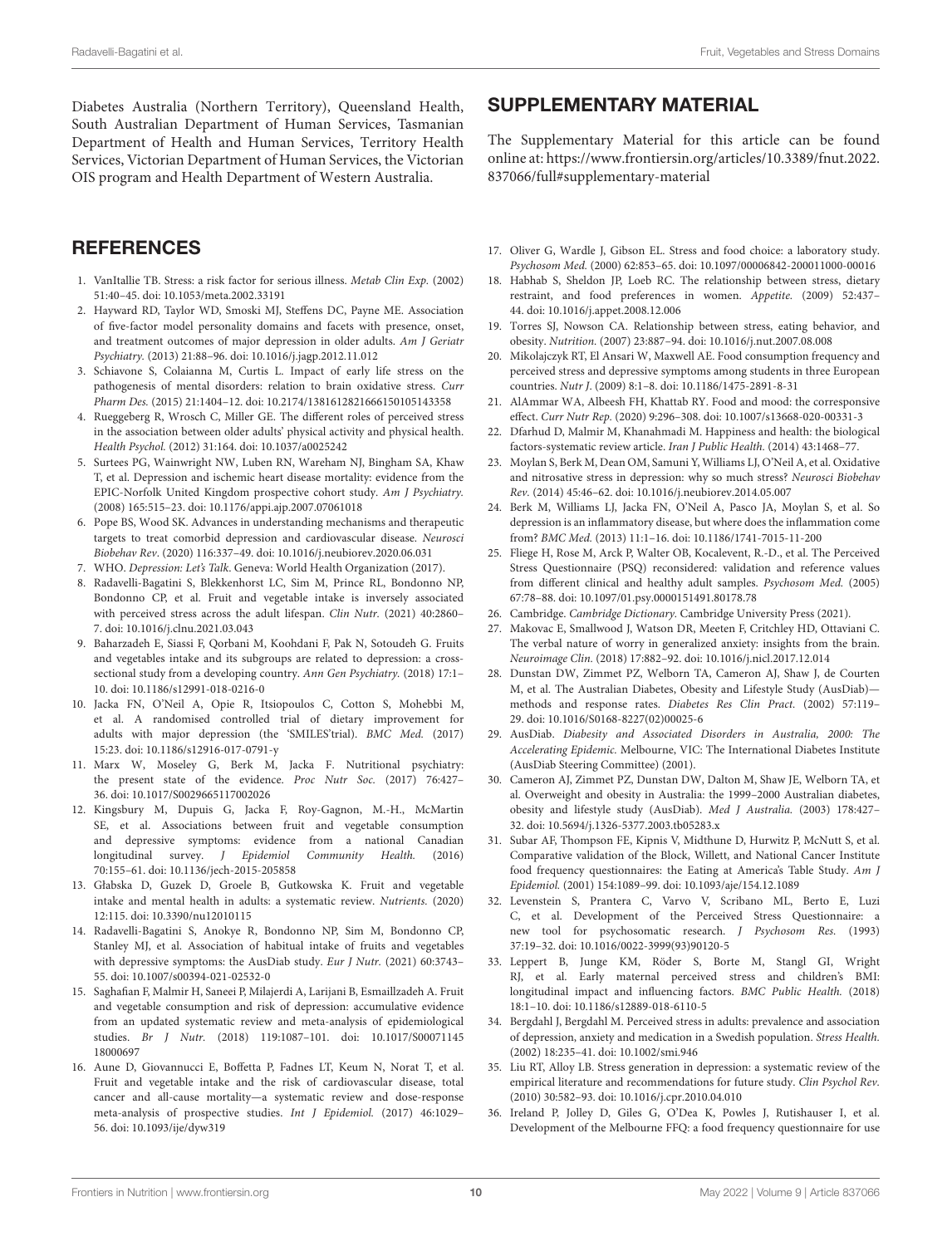in an Australian prospective study involving an ethnically diverse cohort. Asia Pac J Clin Nutr. (1994) 3:19–31.

- <span id="page-12-0"></span>37. NHMRC. Australian Dietary Guidelines. Canberra, ACT: Australian Government, N.H.a.M.R. Council (2013).
- <span id="page-12-1"></span>38. Braithwaite S, Holt-Lunstad J. Romantic relationships and mental health. Curr Opin Psychol. (2017) 13:120–5. doi: [10.1016/j.copsyc.2016.04.001](https://doi.org/10.1016/j.copsyc.2016.04.001)
- <span id="page-12-2"></span>39. Niemeyer H, Bieda A, Michalak J, Schneider S, Margraf J. Education and mental health: do psychosocial resources matter? SSM Popul Health. (2019) 7:100392. doi: [10.1016/j.ssmph.2019.100392](https://doi.org/10.1016/j.ssmph.2019.100392)
- <span id="page-12-3"></span>40. Fard NA, Morales GDF, Mejova Y, Schifanella R. On the interplay between educational attainment and nutrition: a spatially-aware perspective. EPJ Data Science. (2021) 10:18. doi: [10.1140/epjds/s13688-021-00273-y](https://doi.org/10.1140/epjds/s13688-021-00273-y)
- <span id="page-12-4"></span>41. Conklin AI, Forouhi NG, Surtees P, Khaw, K.-T., Wareham NJ, et al. Social relationships and healthful dietary behaviour: evidence from over-50s in the EPIC cohort, UK. Soc Sci Med. (2014) 100:167– 75. doi: [10.1016/j.socscimed.2013.08.018](https://doi.org/10.1016/j.socscimed.2013.08.018)
- <span id="page-12-5"></span>42. Pink B. Socio-Economic Indexes for Areas (SEIFA). Canberra, ACT: Australian Bureau of Statistics (2011).
- <span id="page-12-6"></span>43. ABO. 2033.0. 55.001—Census of Population and Housing: Socio-Economic Indexes for Areas (seifa). Canberra, ACT: Australian Bureau of Statistics (2016).
- <span id="page-12-7"></span>44. Dalton M, Cameron AJ, Zimmet PZ, Shaw JE, Jolley D, Dunstan DW, et al. Waist circumference, waist–hip ratio and body mass index and their correlation with cardiovascular disease risk factors in Australian adults. J Intern Med. (2003) 254:555–63. doi: [10.1111/j.1365-2796.2003.01229.x](https://doi.org/10.1111/j.1365-2796.2003.01229.x)
- <span id="page-12-8"></span>45. Barr ELM, Magliano DJ, Zimmet PZ, Polkinghorne KR, Atkins RC, Dunstan DW, et al. AusDiab 2005: The Australian Diabetes, Obesity and Lifestyle Study - Tracking the Accelerating Epidemic: Its Causes and Outcomes. International Diabetes Institute, Melbourne, VIC (2006). Available online at: [https://www.](https://www.baker.edu.au/Assets/Files/AUSDIAB_REPORT_2005.pdf) [baker.edu.au/Assets/Files/AUSDIAB\\_REPORT\\_2005.pdf](https://www.baker.edu.au/Assets/Files/AUSDIAB_REPORT_2005.pdf)
- <span id="page-12-9"></span>46. Armstrong T, Bauman AE, Davies J. Physical Activity Patterns of Australian Adults: Results of the 1999 National Physical Activity Survey. Australian Institute of Health and Welfare (2000).
- <span id="page-12-10"></span>47. Diabetes A, Dunstan DW. Diabesity and Associated Disorders in Australia-2000: The Accelerating Epidemic. International Diabetes Institute (2001).
- <span id="page-12-11"></span>48. Dunstan DW, Zimmet PZ, Welborn TA, Cameron AJ, Shaw J, De Courten M, et al. The Australian diabetes, obesity and lifestyle study (AusDiab) methods and response rates. Diabetes Res Clin Pract. (2002) 57:119–29. doi,: 10.1016/S.0168-8227(02)00025-6
- <span id="page-12-12"></span>49. McNaughton SA, Ball K, Crawford D, Mishra GD. An index of diet and eating patterns is a valid measure of diet quality in an Australian population. J Nutr. (2008) 138:86–93. doi: [10.1093/jn/138.1.86](https://doi.org/10.1093/jn/138.1.86)
- <span id="page-12-13"></span>50. AGHE. Australian Guide to Healthy Eating | Eat for Health (2015).
- <span id="page-12-14"></span>51. NHMRC. Australian Dietary Guidelines (2020).
- <span id="page-12-15"></span>52. Caldwell JR, Theisen V, Kaunisto CA, Reddy PJ, Smythe PS, Smith DW. Psychosocial factors influence control of moderate and severe hypertension. Soc Sci Med. (1983) 17:773–82. doi: [10.1016/0277-9536\(83\)90028-X](https://doi.org/10.1016/0277-9536(83)90028-X)
- <span id="page-12-16"></span>53. Framework IC. The MOS 36-item short-form health survey (SF-36). Med Care. (1992) 30:473–83. doi: [10.1097/00005650-199206000-00002](https://doi.org/10.1097/00005650-199206000-00002)
- <span id="page-12-17"></span>54. Gandek B, Sinclair SJ, Kosinski M, Ware JE Jr. Psychometric evaluation of the SF-36 R health survey in medicare managed care. Health Care Financ Rev. (2004) 25:5–25.
- <span id="page-12-18"></span>55. StataCorp L. Stata Statistical Software (Version Release 14). College Station, TX: StataCorp L (2015).
- <span id="page-12-19"></span>56. Team RC. R: A Language and Environment for Statistical Computing (2013).
- <span id="page-12-20"></span>57. ABO. Dietary Behaviour. Australian Bureau of Statistics (2017).
- <span id="page-12-21"></span>Kim S, Haines PS, Siega-Riz AM, Popkin BM. The Diet Quality Index-International (DQI-I) provides an effective tool for cross-national comparison of diet quality as illustrated by China and the United States. J Nutr. (2003) 133:3476–84. doi: [10.1093/jn/133.11.3476](https://doi.org/10.1093/jn/133.11.3476)
- <span id="page-12-22"></span>59. McMartin SE, Willows ND, Colman I, Ohinmaa A, Storey K, Veugelers PJ. Diet quality and feelings of worry, sadness or unhappiness in Canadian children. Can J Public Health. (2013) 104:e322–6. doi: [10.17269/cjph.104.3845](https://doi.org/10.17269/cjph.104.3845)
- <span id="page-12-23"></span>60. Beezhold BL, Johnston CS, Daigle DR. Vegetarian diets are associated with healthy mood states: a cross-sectional study in seventh day adventist adults. Nutrition J. (2010) 9:1–7. doi: [10.1186/1475-2891-9-26](https://doi.org/10.1186/1475-2891-9-26)
- <span id="page-12-24"></span>61. Torres SJ, Nowson CA. A moderate-sodium DASH-type diet improves mood in postmenopausal women. Nutrition. (2012) 28:896–900. doi: [10.1016/j.nut.2011.11.029](https://doi.org/10.1016/j.nut.2011.11.029)
- <span id="page-12-25"></span>62. Mujcic R, Oswald AJ. Evolution of well-being and happiness after increases in consumption of fruit and vegetables. Am J Public Health. (2016) 106:1504-10. doi: [10.2105/AJPH.2016.303260](https://doi.org/10.2105/AJPH.2016.303260)
- <span id="page-12-26"></span>63. Conner TS, Brookie KL, Richardson AC, Polak MA. On carrots and curiosity: eating fruit and vegetables is associated with greater flourishing in daily life. Br J Health Psychol. (2015) 20:413–27. doi: [10.1111/bjhp.12113](https://doi.org/10.1111/bjhp.12113)
- <span id="page-12-27"></span>64. Briguglio M, Dell'Osso B, Panzica G, Malgaroli A, Banfi G, Zanaboni Dina C, et al. Dietary neurotransmitters: a narrative review on current knowledge. Nutrients. (2018) 10:591. doi: [10.3390/nu10050591](https://doi.org/10.3390/nu10050591)
- <span id="page-12-28"></span>65. González R, Ballester I, López-Posadas R, Suárez M, Zarzuelo A, Martinez-Augustin O, et al. Effects of flavonoids and other polyphenols on inflammation. Crit Rev Food Sci Nutr. (2011) 51:331–62. doi: [10.1080/10408390903584094](https://doi.org/10.1080/10408390903584094)
- <span id="page-12-29"></span>66. Jacka FN, Cherbuin N, Anstey KJ, Sachdev P, Butterworth P. Western diet is associated with a smaller hippocampus: a longitudinal investigation. BMC Med. (2015) 13:1–8. doi: [10.1186/s12916-015-0461-x](https://doi.org/10.1186/s12916-015-0461-x)
- <span id="page-12-30"></span>67. Morris G, Walder K, McGee SL, Dean OM, Tye SJ, Maes M, et al. A model of the mitochondrial basis of bipolar disorder. Neurosci Biobehav Rev. (2017) 74:1–20. doi: [10.1016/j.neubiorev.2017.01.014](https://doi.org/10.1016/j.neubiorev.2017.01.014)
- <span id="page-12-31"></span>68. Jacka FN. Nutritional psychiatry: where to next? EBioMedicine. (2017) 17:24– 9. doi: [10.1016/j.ebiom.2017.02.020](https://doi.org/10.1016/j.ebiom.2017.02.020)
- <span id="page-12-32"></span>69. Epel ES, Crosswell AD, Mayer SE, Prather AA, Slavich GM, Puterman E, et al. More than a feeling: a unified view of stress measurement for population science. Front Neuroendocrinol. (2018) 49:146–69. doi: [10.1016/j.yfrne.2018.03.001](https://doi.org/10.1016/j.yfrne.2018.03.001)
- <span id="page-12-33"></span>70. WHO. European Food and Nutrition Action Plan 2015–2020. World Health Organization (2015).
- <span id="page-12-34"></span>71. Martinsen EW. Physical activity in the prevention and treatment of anxiety and depression. Nord J Psychiatry. (2008) 62:25– 9. doi: [10.1080/08039480802315640](https://doi.org/10.1080/08039480802315640)
- <span id="page-12-35"></span>72. Chan JS, Liu G, Liang D, Deng K, Wu J, Yan JH. Special issue–therapeutic benefits of physical activity for mood: a systematic review on the effects of exercise intensity, duration, and modality. J Psychol. (2019) 153:102– 25. doi: [10.1080/00223980.2018.1470487](https://doi.org/10.1080/00223980.2018.1470487)
- <span id="page-12-36"></span>73. Kwan BM, Bryan AD. Affective response to exercise as a component of exercise motivation: attitudes, norms, self-efficacy, and temporal stability of intentions. Psychol Sport Exerc. (2010) 11:71–9. doi: [10.1016/j.psychsport.2009.05.010](https://doi.org/10.1016/j.psychsport.2009.05.010)
- <span id="page-12-37"></span>74. Jackson PA, Pialoux V, Corbett D, Drogos L, Erickson KI, Eskes GA, et al. Promoting brain health through exercise and diet in older adults: a physiological perspective. J Physiol. (2016) 594:4485–98. doi: [10.1113/JP271270](https://doi.org/10.1113/JP271270)
- <span id="page-12-38"></span>75. Guure CB, Ibrahim NA, Adam MB, Said SM. Impact of physical activity on cognitive decline, dementia, and its subtypes: meta-analysis of prospective studies. Biomed Res Int. (2017) 2017:9016924. doi: [10.1155/2017/9016924](https://doi.org/10.1155/2017/9016924)
- <span id="page-12-39"></span>76. Clarke SF, Murphy EF, O'Sullivan O, Lucey AJ, Humphreys M, Hogan A, et al. Exercise and associated dietary extremes impact on gut microbial diversity. Gut. [\(2014\) 63:1913–20. doi: 10.1136/gutjnl-2013-30](https://doi.org/10.1136/gutjnl-2013-306541) 6541
- <span id="page-12-40"></span>77. Claesson MJ, Jeffery IB, Conde S, Power SE, O'connor EM, Cusack S, et al. Gut microbiota composition correlates with diet and health in the elderly. Nature. (2012) 488:178–84. doi: [10.1038/nature11319](https://doi.org/10.1038/nature11319)
- <span id="page-12-41"></span>78. Cryan JF, O'Riordan KJ, Cowan CS, Sandhu KV, Bastiaanssen TF, Boehme M, et al. The microbiota-gut-brain axis. Physiol Rev. (2019) 99:1877– 2013. doi: [10.1152/physrev.00018.2018](https://doi.org/10.1152/physrev.00018.2018)
- <span id="page-12-42"></span>79. Berding K, Vlckova K, Marx W, Schellekens H, Stanton C, Clarke G, et al. Diet and the microbiota–gut–brain axis: sowing the seeds of good mental health. Adv Nutr[. \(2021\) 12:1239–85. doi: 10.1093/advances/nma](https://doi.org/10.1093/advances/nmaa181) a181
- <span id="page-12-43"></span>80. Konttinen H, Männistö S, Sarlio-Lähteenkorva S, Silventoinen K, Haukkala A. Emotional eating, depressive symptoms and self-reported food consumption. A population-based study. Appetite. (2010) 54:473–9. doi: [10.1016/j.appet.2010.01.014](https://doi.org/10.1016/j.appet.2010.01.014)
- <span id="page-12-44"></span>81. Bremner JD, Moazzami K, Wittbrodt MT, Nye JA, Lima BB, Gillespie CF, et al. Diet, stress and mental health. Nutrients. (2020) 12:2428. doi: [10.3390/nu12082428](https://doi.org/10.3390/nu12082428)

**Conflict of Interest:** CB and JH report grants from FruitWest, and from Department of Agriculture and Food WA, outside the submitted work. DM